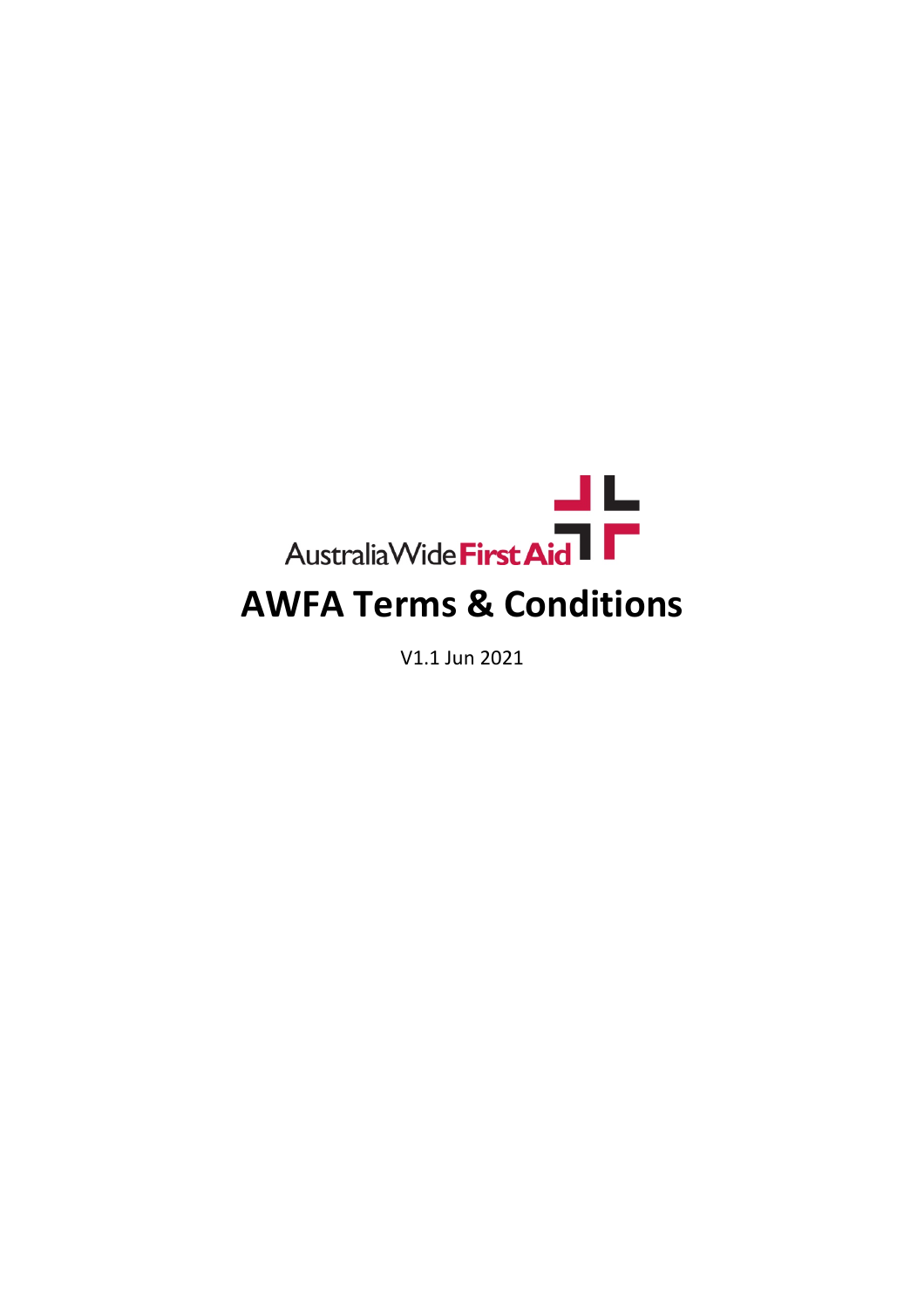

|  | 0              |  |
|--|----------------|--|
|  | $\mathbf{1}$   |  |
|  | $\overline{2}$ |  |
|  | 3              |  |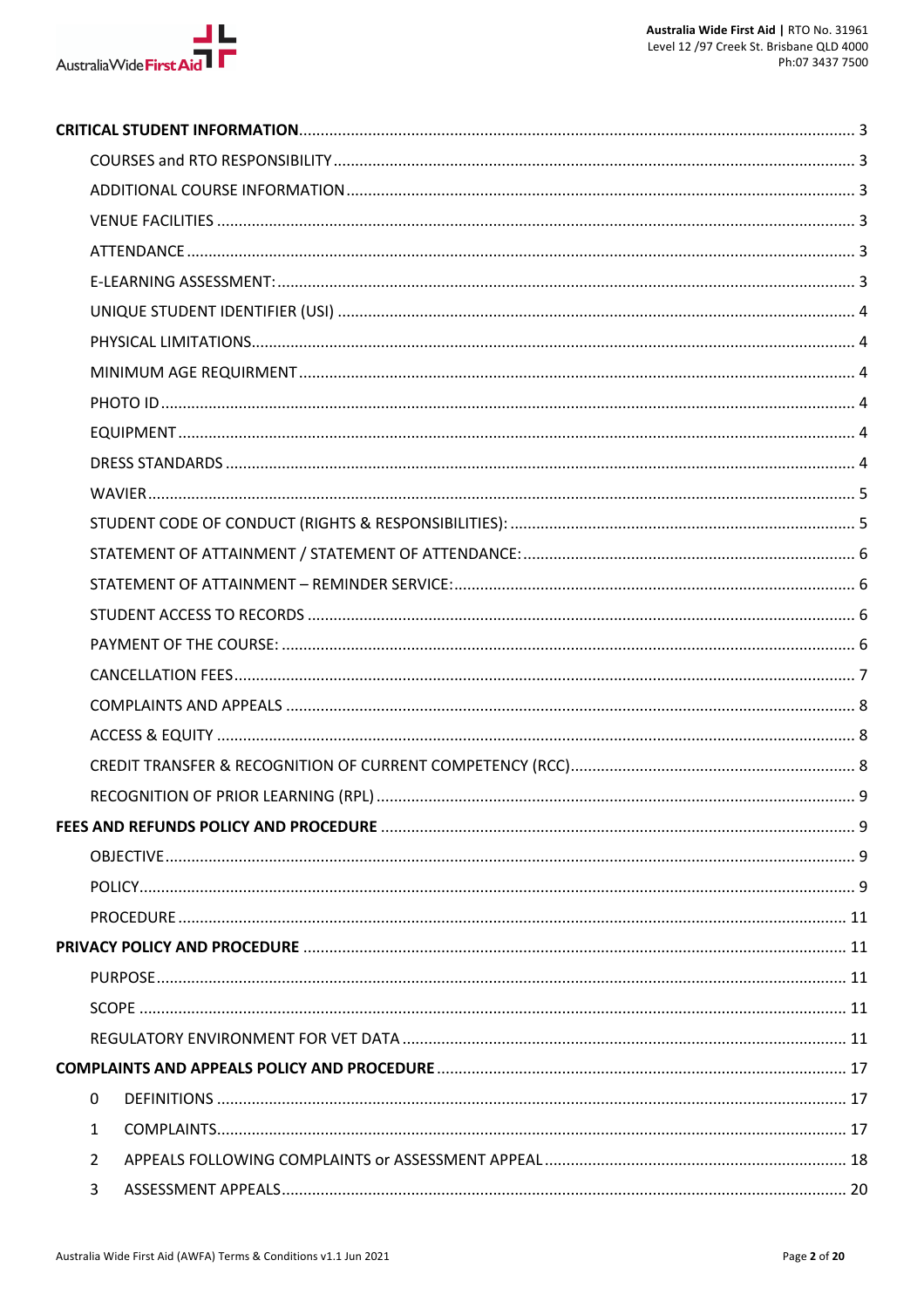

# CRITICAL STUDENT INFORMATION

*V2.4 JUN 2021 (TH924)*

The following critical information must be read before completing your booking with Australia Wide First Aid (AWFA).

# COURSES and RTO RESPONSIBILITY

Australia Wide First Aid is a Registered Training Organisation (RTO 31961) and the nationally recognised qualifications on our scope of registration includes:

- HLTAID001 Provide cardiopulmonary resuscitation (CPR) *(Offered until 31 July 2021)*
- HLTAID002 Provide basic emergency life support *(Offered until 31 July 2021)*
- HLTAID003 Provide first aid *(Offered until 31 July 2021)*
- HLTAID004 Provide emergency first aid response in an education and care setting
- HLTAID009 Provide cardiopulmonary resuscitation (CPR)
- HLTAID010 Provide basic emergency life support
- HLTAID011 Provide first aid
- HLTAID012 Provide First Aid in an education and care setting

Whilst studying any of the before mentioned units of competency or courses, you will be enrolled with Australia Wide First Aid, (RTO 31961) which will be responsible for the quality of training and assessment provided in line with the applicable RTO Standards and for the issuing of Statement of Attainments.

# ADDITIONAL COURSE INFORMATION

We believe that students will benefit from participating in the additional training that will enhance their skills and knowledge in first aid.

As a result, students are trained and assessed progressively through their course and provided with additional training that is not part of the training skillset.

#### VENUE FACILITIES

Australia Wide First Aid has branches across Australia. Please note that some venues have liquor and gaming on the premises Please refer to the Student Information on our website for the venue facilities table located on the Student information further information on the facilities available.

#### **ATTENDANCE**

AWFA courses require students to be in 100% attendance for the classroom face to face training.

Students are required to arrive 15 minutes prior to the scheduled course commencement time. Late arrivals will not be permitted entry and will incur a rebooking fee.

Students who do not contact customer service within 24 hours to notify the reason for their absent 'no show' on the day of training will forfeit all fees paid. Please refer to cancellation fees section for further information.

# E-LEARNING ASSESSMENT:

Students are required to complete online questions to be permitted entry to face to face training. This is critical in building and refreshing the student's underpinning knowledge in first aid prior to attending training.

Students who are unable to complete the E-Learning Assessment before 11.59pm AEST the night before the course, will be required to rebook their course to an alternative day. A rebooking fee will apply.

Upon completing the booking, the student will receive their unique E-learning Assessment link via email which will include the First Aid E-book. We recommended that students read through First Aid E-book prior to completing their E-learning Assessment to comprehensively understand the subject matter.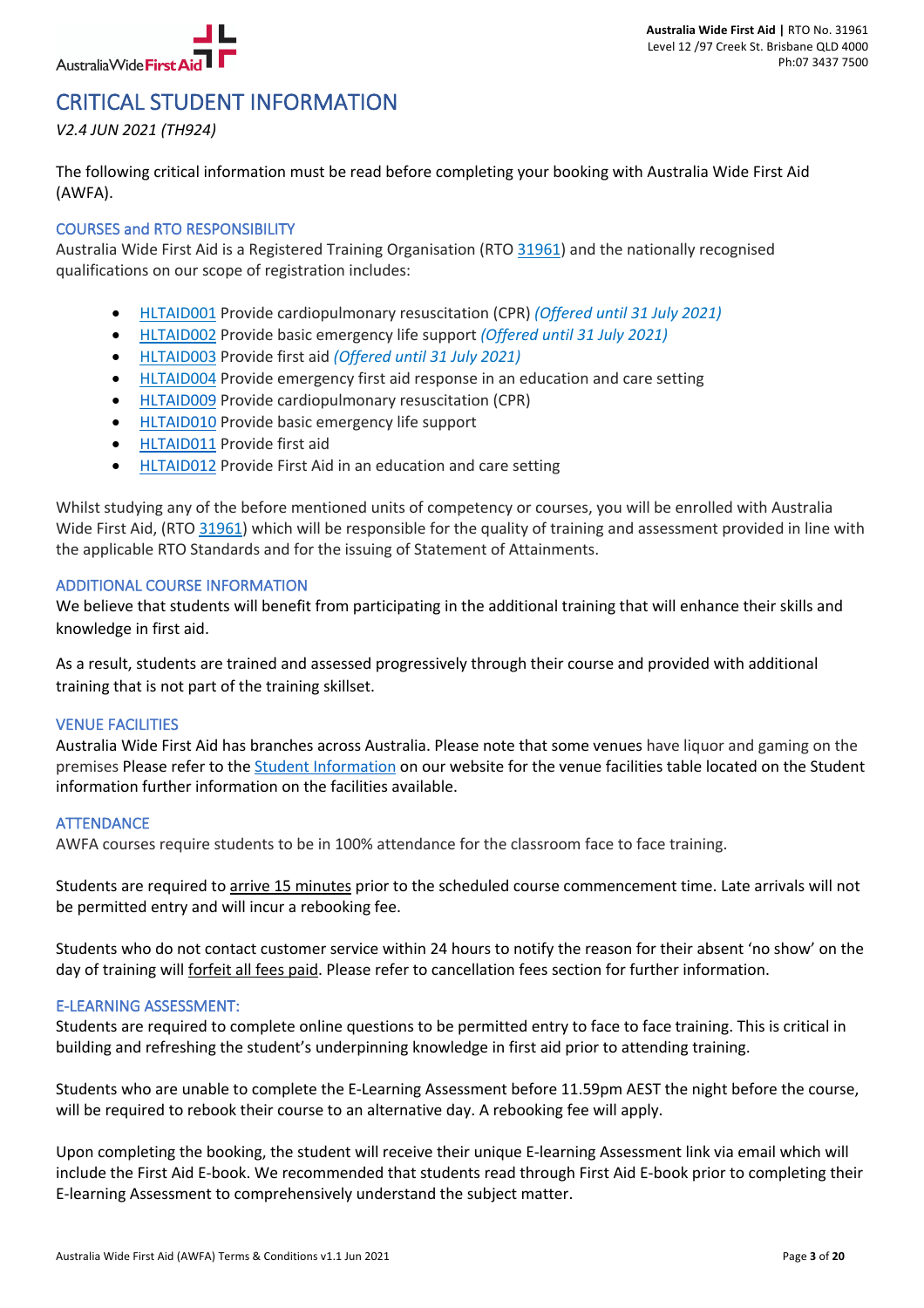

Completion of online pre-reading and assessment varies depending on the individuals learning ability and the number of multiple-choice questions to be completed. We recommend allowing approximately 3 to 6hrs, student's answers are automatically saved as they progress through the E-learning, therefore they can complete the questions over a few days instead of one sitting.

# UNIQUE STUDENT IDENTIFIER (USI)

At the time of the online booking or during your phone booking, we will request that you provide your USI. It is the responsibility of the student to ensure that details provided are true and correct. Please be advised that providing false information will delay the processing of your Statement of Attainment upon successful completion of the course.

To create your USI visit - https://www.usi.gov.au/students/get-a-usi To retrieve your USI visit - https://www.usi.gov.au/students/find-your-usi

If you are experiencing issues with creating or retrieving your USI please contact the USI department on 1300 857 536

# PHYSICAL LIMITATIONS

It is important to note that the HLTAID competency standards do require a level of physical ability to meet the evidence requirements for assessment. Due to the potential risk to health and safety it is important to note that students must be able to perform at least 2 minutes of uninterrupted CPR on an adult manikin placed on the floor.

These standards relate to the level of performance required to provide resuscitation and respond to an emergency situation where there may be risk to life.

Australia Wide First Aid where possible will make reasonable adjustments to accommodate a student's physical limitation so long as these adjustments does not restrict the student from completing the course to the criteria required to achieve the competency.

If you are unsure whether your limitation will affect your ability to complete the course, please contact Community Sales Team to discuss prior to booking.

#### MINIMUM AGE REQUIRMENT

To attend a course with Australia Wide First Aid, the individual must be at least 14 years of age.

#### PHOTO ID

Students will be required to present photo ID to the trainer and sign in on the attendance sheet on the day of training. Acceptable forms of photo ID include: Driver's licence, passport, adult proof of age card.

High school students (under 18 years) may provide their school student ID.

#### EQUIPMENT

Please bring notebook and *medium point blue or black pen* to your course only. Assessments completed in pencil, gel pens and fine point pens will not be accepted.

It is also recommended that you bring a cushion or towel to kneel on as some venues are not carpeted. Please refer to venue facilities table for further information.

All other training equipment will be supplied by Australia Wide First Aid.

#### DRESS STANDARDS

Please ensure that you wear comfortable clothing suitable for performing practical tasks on the floor and closed in shoes.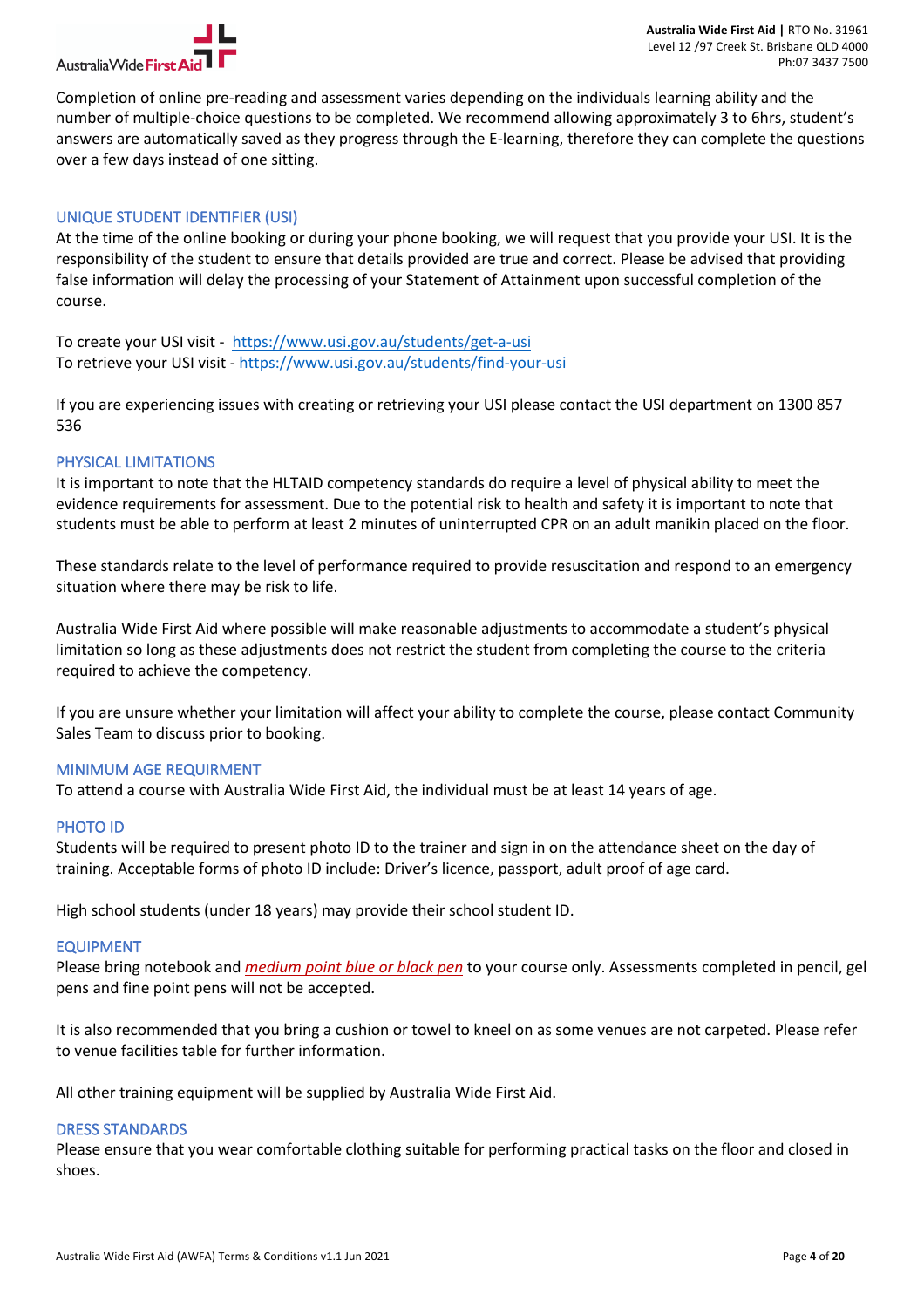

# WAVIER

The Student acknowledges and accepts that the course involves the Student undertaking and being involved in a variety of activities including the following:

- Students are required to physically demonstrate their competency through application of first aid techniques;
- Students may be requested to assist with class demonstrations, which can involve physical contact by the trainer and other participants;
- Students may be exposed to graphic details contained in photographs or other forms of media as part of the course including scenario-based training;
- Students are required to complete some first aid techniques on the floor.
- The Student acknowledges and accepts that by undertaking the course and participating in these activities that there is a risk of injury, loss or damage to their person and/or property ("the Risks").
- The Student voluntarily assumes the Risks involved with these activities.

Any warranty implied by law into this agreement is expressly excluded to the extent permitted by law including, but not limited to any warranty that the services are provided with due care and skill which would otherwise be implied by virtue of section 60 and 61 of the Australian Consumer Law and the Competition and Consumer Act 2010 (Cth) and any similar statutory warranties.

The Student acknowledges that Australia Wide First Aid will not be liable for any direct or indirect loss or damage howsoever caused, including loss or damage caused as a result of the negligence of Australia Wide First Aid and/or its servants or agents. This exclusion of liability extends to, but is not limited to, any loss or damage in respect of or arising from personal injury.

To the extent permitted by law, the Student expressly waives all their rights to take legal action against Australia Wide First Aid to recover any loss or damage arising as a result of participation or involvement in any activities provided by Australia Wide First Aid, including but without limitation recovery of – 1. any loss or damage in respect of personal injury; 2. damages, losses or expenses under sections 60 and 61 of the Australian Consumer Law and the Competition and Consumer Act 2010 (Cth).

# STUDENT CODE OF CONDUCT (RIGHTS & RESPONSIBILITIES):

Students attending the course will be required to comply with the following; failure to do so may result in the student being requested to leave the training room:

- Switching your mobile to silent, off or flight mode avoid answering calls, text messages during training
- Behave in a respectful manner towards other students and the trainer
- Plagiarism and cheating will not be tolerated. Offending students will be removed from the class and immediately deemed 'Not Competent'
- Avoid using offensive language at all times
- Complete training and assessment activities within agreed timeframes; unless otherwise advised by your trainer
- Communicate any difficulties with completion of activities or assessment with your Trainer
- Inform your Trainer if you have a medical condition that may affect your participation or affect those with whom you may be training with
- Harassing, bullying or discrimination will not be tolerated from students
- Participate in class discussions and activities to the best of your ability
- Write in your Assessment Booklet in a legible manner
- Do not use correction tape or correct fluid on the Assessment Booklet, if you need to make a correct please draw a neat line through the error and initial beside it
- Do not damage any tables, chairs or training equipment
- Ensure that you place all rubbish in bins provided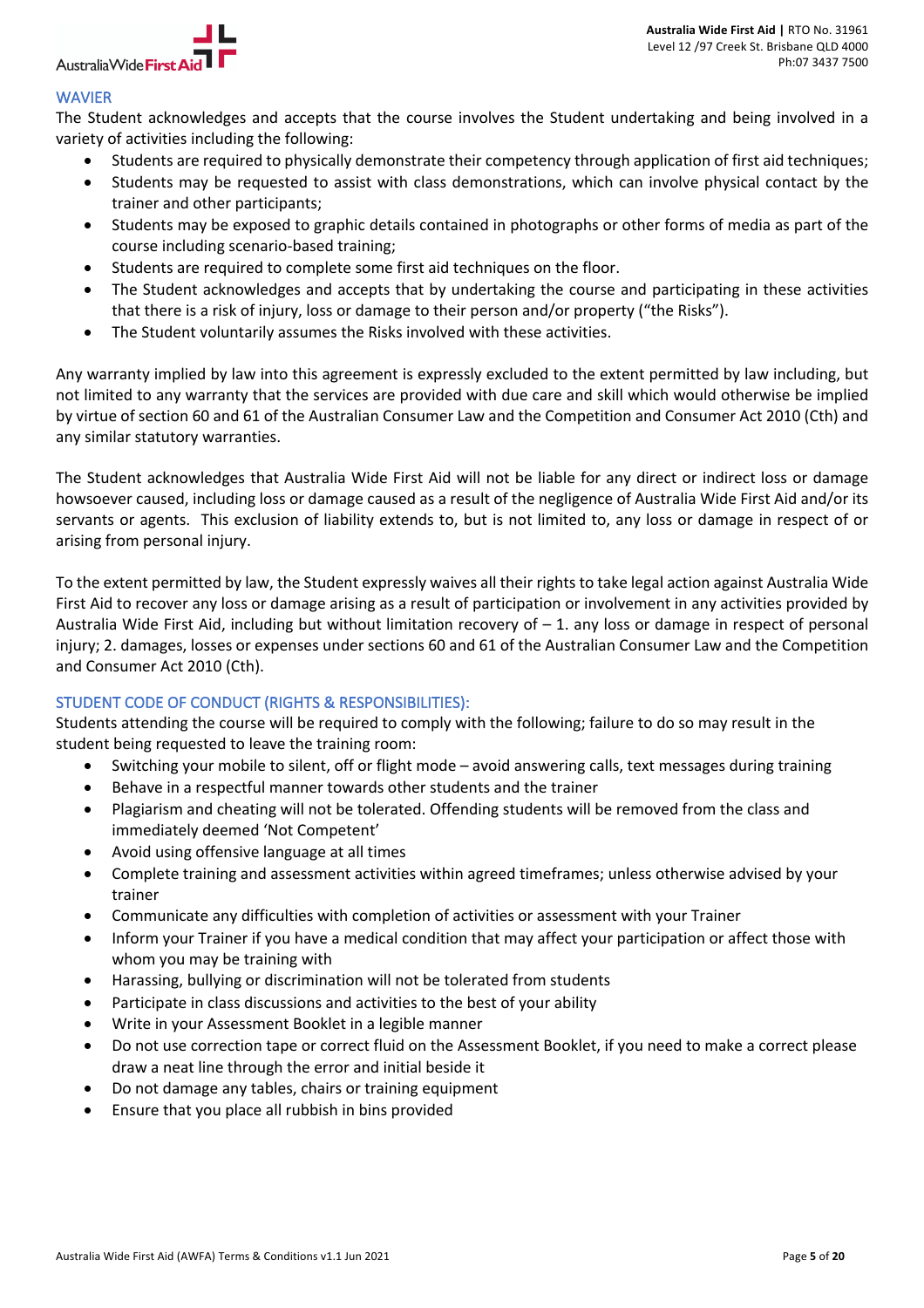

# STATEMENT OF ATTAINMENT / STATEMENT OF ATTENDANCE:

Students who have been assessed as 'Competent' by the Trainer and Assessor will receive a digital Statement of Attainment in PDF format via email.

If required, AWFA can post a hard copy of your Statement of Attainment to your preferred address for a small fee of \$10 (incl GST) Please contact our Community Sales Team on 07 3437 7500 to arrange payment and postage of your Statement of Attainment.

AWFA will only provide a digital Statement of Attainment which can be provided to your employer upon the signing of a Third-Party Release Declaration or by providing your consent at the time of your booking.

Students who were deemed as 'Not Yet Competent' by the Trainer will have the opportunity to reattempt the course with Australia Wide First Aid free of charge. Students who are marked as 'Not Yet Competent' after a second attempt will receive a non-accredited Statement of Attendance. Normal charges will apply if the student wishes to re-attempt the course a third time.

# STATEMENT OF ATTAINMENT – REMINDER SERVICE:

As a courtesy, Australia Wide First Aid sends electronic reminders to its clients about the upcoming renewal of their Statement of Attainment prior to the recommended renewal date.

Notwithstanding this, it is the sole responsibility of the client and not Australia Wide First Aid to maintain the currency of their Statement of Attainment.

Under no circumstances is Australia Wide first Aid liable for any client that does not maintain the currency of their Statement of Attainment, regardless of whether Australia Wide First Aid has sent an electronic reminder to the client regarding the upcoming renewal of their Statement of Attainment or otherwise.

#### STUDENT ACCESS TO RECORDS

Australia Wide First Aid is committed to ensure that student records are protected from unauthorised access to student records.

Students who would like to request a reprint of their Statement of Attainment, update personal information or have their Statement of Attainment sent to an employer will be required to complete and submit the Access to Personal Information Request Form to certificates@australiawidefirstaid.com.au. A response will be provided within five (5) business days of receiving the request.

Please refer to Privacy Policy and Procedure for more information

# PAYMENT OF THE COURSE:

You have the option of booking your course either via Australia Wide First Aid's website or by contacting our friendly Community Sales Team on 07 3437 7500. Payment for the course is required at the time of booking either with Visa or Mastercard. A tax receipt will be sent upon payment of the course.

Please be advised that your Statement of Attainment will not be released until all course fees including any additional fees incurred (rebooking fee) have been paid in full.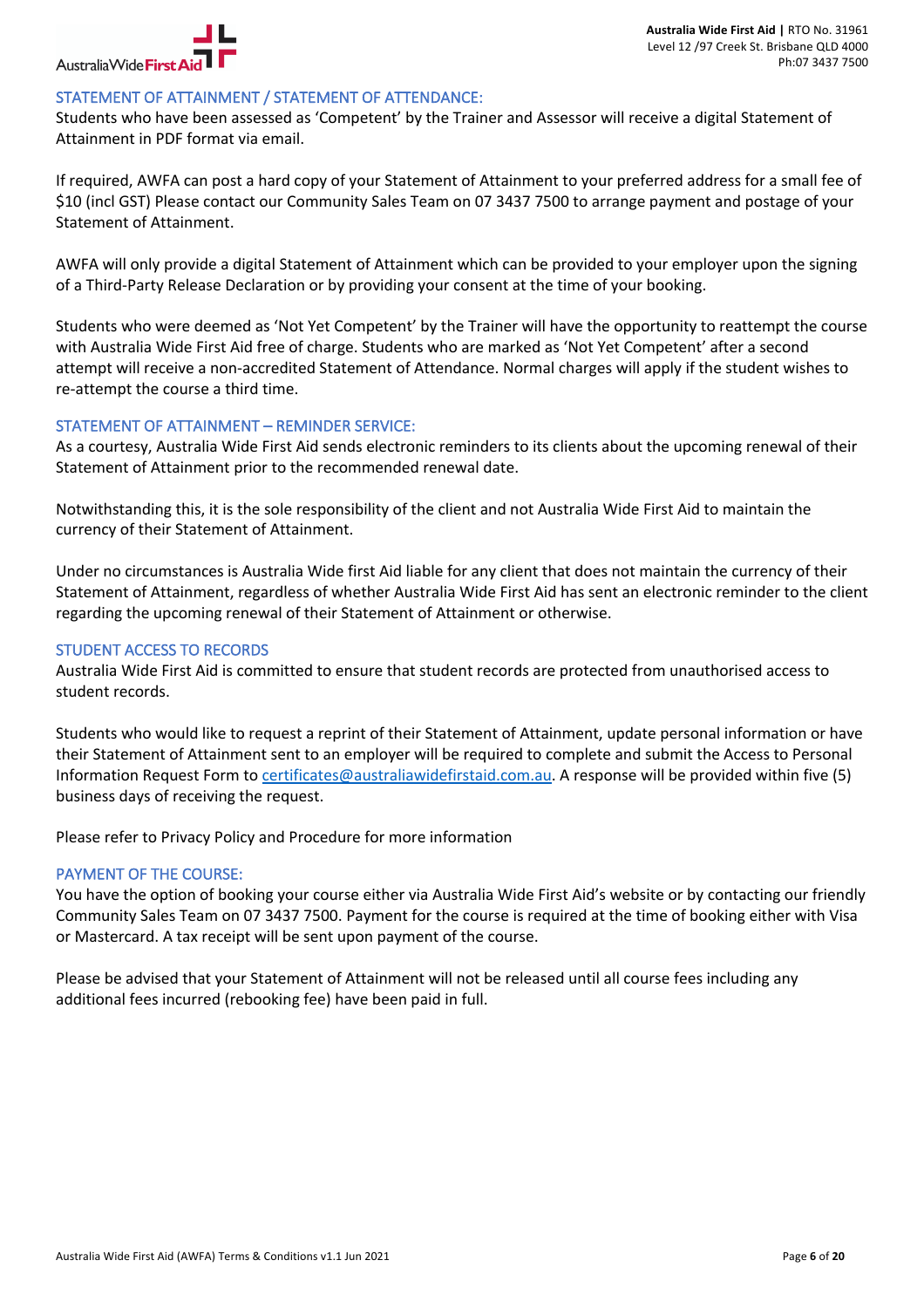

# CANCELLATION FEES

**Refund:** We do not provide a refund of course fees once a booking has been made. Refund requests that are outside of the accepted reasons listed below will subjected to management approval. All refund requests are to be processed within five (5) business days of the application being received and to be approved by Australia Wide First Aid. All refund requests must be submitted in writing.

# **A refund will be provided if:**

- You have overpaid the fee. The amount can be refunded or remain on your file as a credit valid for 12 months from the original course date.
- You have enrolled into an incorrect training course and you wish to transfer to the appropriate training and assessment sessions. The fee difference will be refunded or charged.
- You have enrolled in a course that has been cancelled by Australia Wide First Aid (Option to reschedule available). This excludes cancellations due to force majeure events.
- The trainer/assessor has established that a reasonable adjustment cannot be made to student's language, literacy and numeracy requirements. (full refund provided)

# **A refund will not be provided if:**

- The student has previously rebooked their face to face training
- The student has departed the course prior to course completion, students are not eligible for refund however may rebook to alternative day. A rebooking fee will be applied.
- The Student does not attend the course
- The Student fails to complete the course by cancelling or withdrawing their enrolment from scheduled training and assessment sessions on the day of the course
- The Student has been expulsed from scheduled training and assessment sessions by breaching the required code of conduct as described in the Critical Student Information document
- The student has requested a refund after they have attended and completed the course.
- The Student had failed to pay the course fees

Where a refund has been approved, a Refund Application form must be completed and submitted to accounts@australiawidefirstaid.com.au a response will be provided within 5 business days.

# **Booking Amendments / Rescheduling:**

A rebooking fee will be applied each time the course is rescheduled. The student has twelve (12) months from the original course date to complete their course. Students who are not able to complete their training within twelve (12) months will forfeit original fees paid. Rebooking fee must be paid prior to the course being rescheduled.

Rebooking booking fee of \$22 including GST will be applied if the student:

- Rebooks their course due to late arrival
- Rebooks due to not completing their E-learning Assessment
- Rebooks due to not providing their USI
- Rebooks their course less than two (2) business days prior to the course date.
- Departs the course before course completion
- Absent on the day of the course however has notified Australia Wide First Aid within 24 hours of the course date.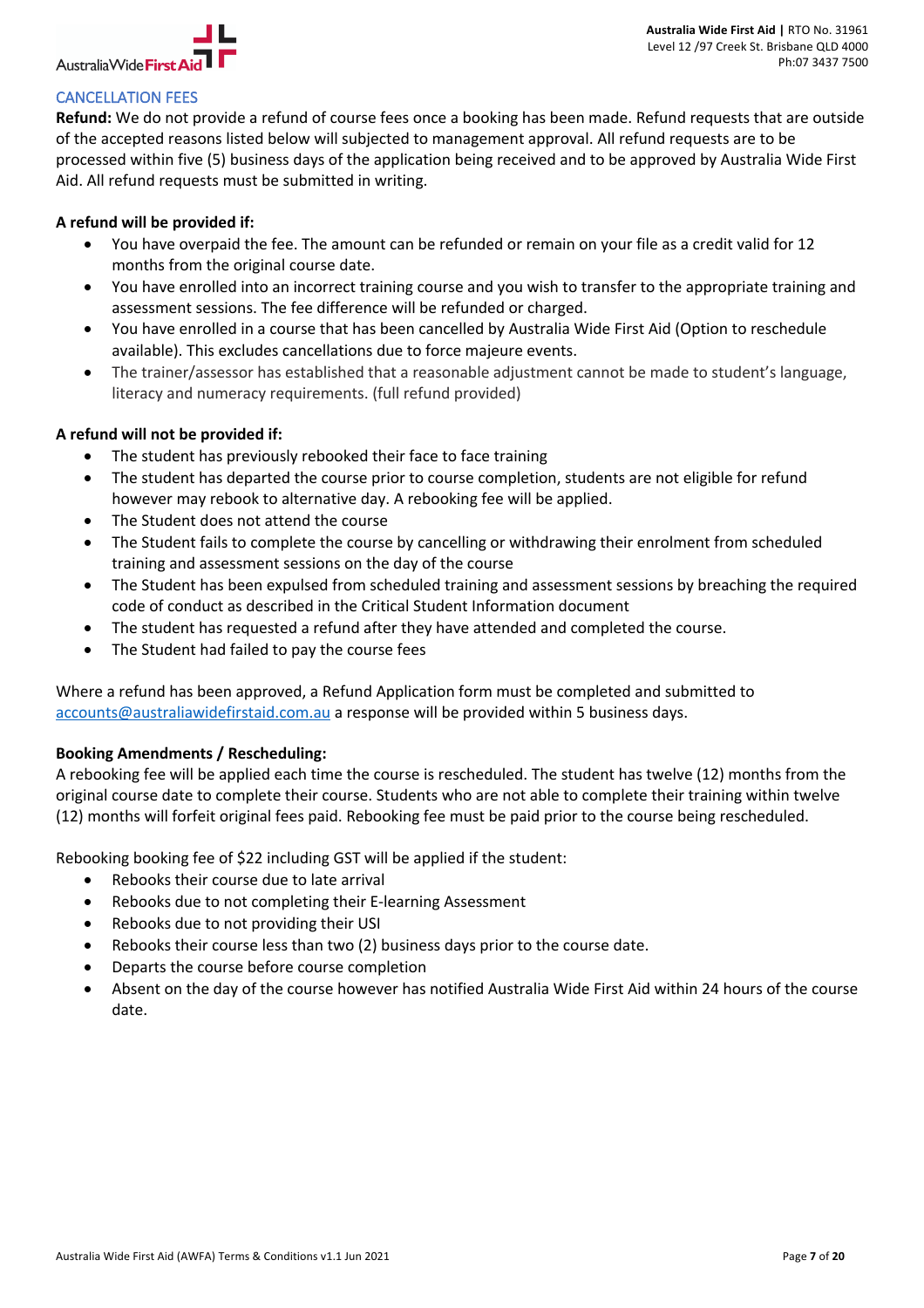

# **Booking Transfers:**

Students may amend their currently enrolled course to a different course type and/or training location offered by Australia Wide First Aid. Student must notify Australia wide first aid at least two (2) days prior to original course commencement date to be eligible to transfer course type/training location.

- Fee differences will be refunded.
- All transfer fees are payable prior to the course commencement date
- All transferred courses must be completed within twelve (12) months of the original course commencement date
- Australia Wide First Aid does not permit the substitution of another student, once a booking has been confirmed

Please refer to Fee and Refund Policy for further information.

# COMPLAINTS AND APPEALS

A student has a right to raise a legitimate complaint. Also, if dissatisfied with an assessment outcome or the handling of a complaint, a student can formally request an appeal.

Please refer to Policy and Procedure for Complaints and Appeals for further information.

# ACCESS & EQUITY

Australia Wide First Wide treats all students equally and aims to provide all students with the opportunity to learn skills and knowledge to achieve the required learning outcome.

Australia Wide First Aid trainers and employees will assist and support students where appropriate. Additional support will be provided where possible for students experiencing language, literacy and numeracy issues, disability and access issues.

The student will need to notify Australia Wide First Aid that they require the assistance of interpreter or support worker during the course. We will assist with arranging a suitable course date and location for the student to attend. Location and dates will exclude AWFA locations that are close to being fully booked. The interpreter/support worker may assist with interpreting the written assessment and practical assessment instructions however, they may not assist with completing assessment questions or practical assessment tasks.

Please note that interpreter/support worker costs will be the responsibility of the student. Students who would like to bring an interpreter must contact and inform Australia Wide First Aid at the time of the booking.

For further information, please contact Australia Wide First Aid on 07 3437 7500 before completing your booking.

# CREDIT TRANSFER & RECOGNITION OF CURRENT COMPETENCY (RCC)

#### **Credit Transfer:**

Credit transfer relates to the recognition of any unit of competency a student has successfully completed with another RTO.

Students undertaking course with Australia Wide First Aid will have the opportunity to request a credit transfer if the date of issue of the Statement of Attainment is not more than 14 days. Students who are able to have the HLTAID001 recognised will only be required to attend and complete the second part of the course.

# **Recognition of Current Competency (RCC):**

Recognition of Current Competency only applies to the student whereby they have successfully completed the unit of competency but are now required to be reassessed to ensure the competency is maintained as per industry requirements.

Students undertaking course with Australia Wide First Aid have the opportunity to request a Recognition of Current Competency (RCC) by submitting a copy of their HLTAID001 Provide cardiopulmonary resuscitation or HLTAID003 Provide first aid Statement of Attainment. The date on the Statement of Attainment will need to be within the renewal period (HLTAID001 – 12mths & HLTAID003 – 36mths)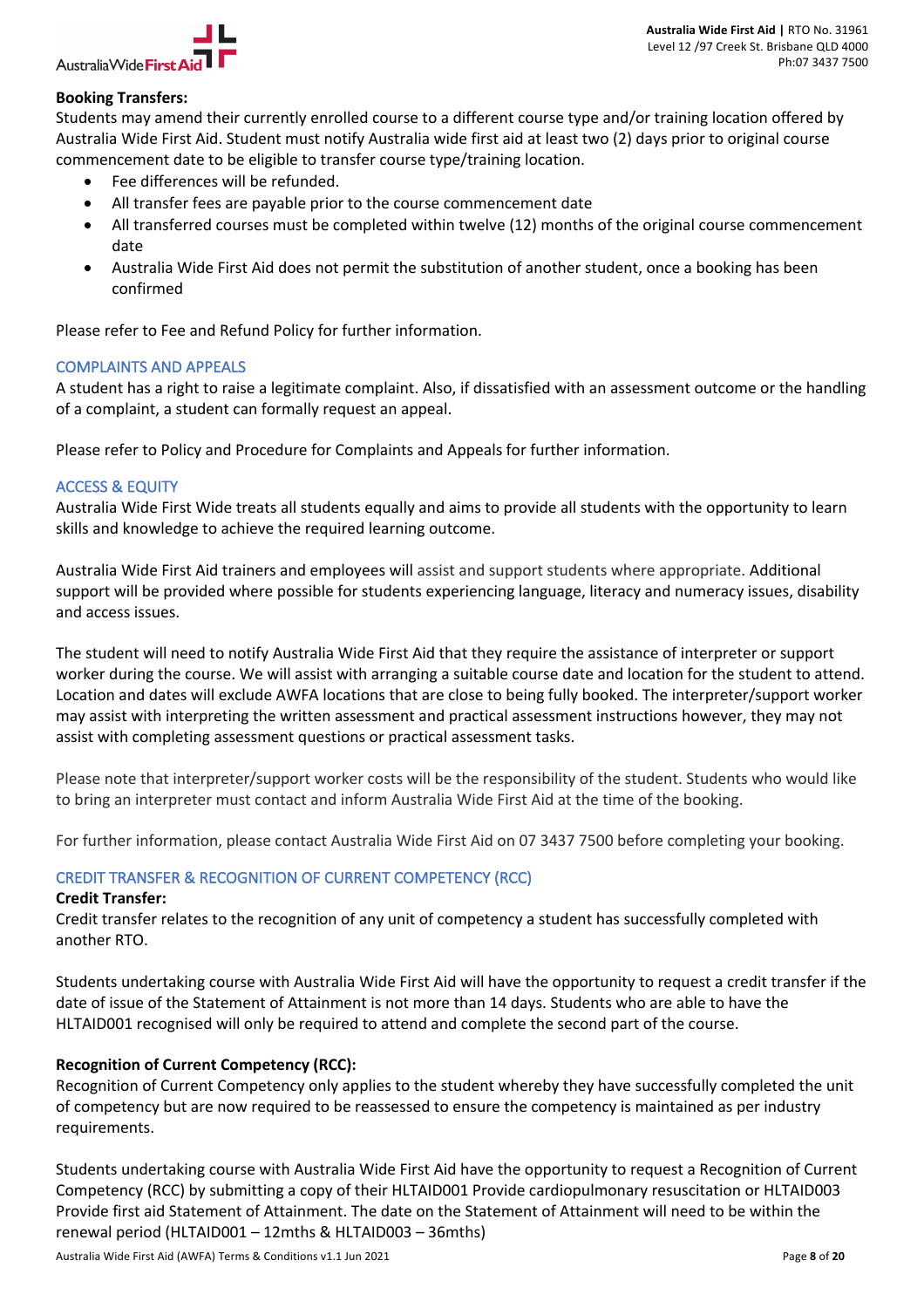

# **Application:**

Students interested in applying for Credit transfer/RCC can obtain a copy of the Credit Transfer/RCC: Assessment Application Form from the Student Information tab, please submit your completed form to info@australiawidefirstaid.com.au or you can contact customer service team on 07 3437 7500 to book your course over the phone.

The RCC component is effective for courses delivered after Monday  $17<sup>th</sup>$  December 2018.

# RECOGNITION OF PRIOR LEARNING (RPL)

RPL is the process of recognising a person's existing skills and knowledge obtained through previous training, work or life experience to complete a unit of competency through an assessment process only.

The First Aid Code of Practice requires the unit of competency to be refreshed regularly to maintain industry currency and competence. Therefore, in accordance with legislation and work, health and safety requirements, Recognition of Prior Learning (RPL) is not normally offered for this course. However, if a possible RPL applicant would like to proceed with the RPL process, then Australia Wide First Aid's RPL Policy and Procedure will apply.

Students interested in applying for RPL can obtain a copy of the RPL: Assessment Application Form from our websites Student Information tab. Please submit your completed form to info@australiawidefirstaid.com.au

# FEES AND REFUNDS POLICY AND PROCEDURE

*V2.5 APR 2021 (P009)*

# **OBJECTIVE**

To ensure that students and staff are fully aware of the way in which student fees and refunds are to be handled, the following is Australia Wide First Aid's policy and procedures on processing fees and refund requests.

#### **POLICY**

The policy information is transparent and ensures that all students are treated fairly and with integrity when applying for refunds. They are designed to ensure that Australia Wide First Aid complies with the requirements of ASQA and the Standards for Registered Training Organisations (RTOs) 2015 in relation to the refund of fees paid by our clients.

We advise that Australia Wide First Aid abides by the Consumer Protection legislation and will at all times respect each Student's consumer rights. Refer to:

- Australian Consumer Law and Fair Trading Act 2012
- Australian Consumer Law and Fair Trading Regulations 2012
- NSW Fair Trading Act 1987 No 68
- NSW Fair Trading Regulation 2012
- NSW Fair Trading: Education and Training

**Cooling-Off Period:** A '10 business day cooling-off period' under the Australian Consumer Law does not apply where a Student of their own initiative approaches the RTO and while being fully aware of the RTO's 'Terms & Conditions' books into a course.

If a Student was directly approached (face to face or via phone) by a training provider or a marketer, signed up on the spot and required to pay for the course upfront, then the '10 business day cooling-off period' would apply.

**Payment Facilities:** For public (community) bookings payments can only be made by credit card (MasterCard & Visa only). For account clients, payment can made by credit card (MasterCard & Visa only) cheque or by electronic funds transfer (EFT) within trading terms. Payment will be considered to have been received once funds have cleared Australia Wide First Aid's bank account.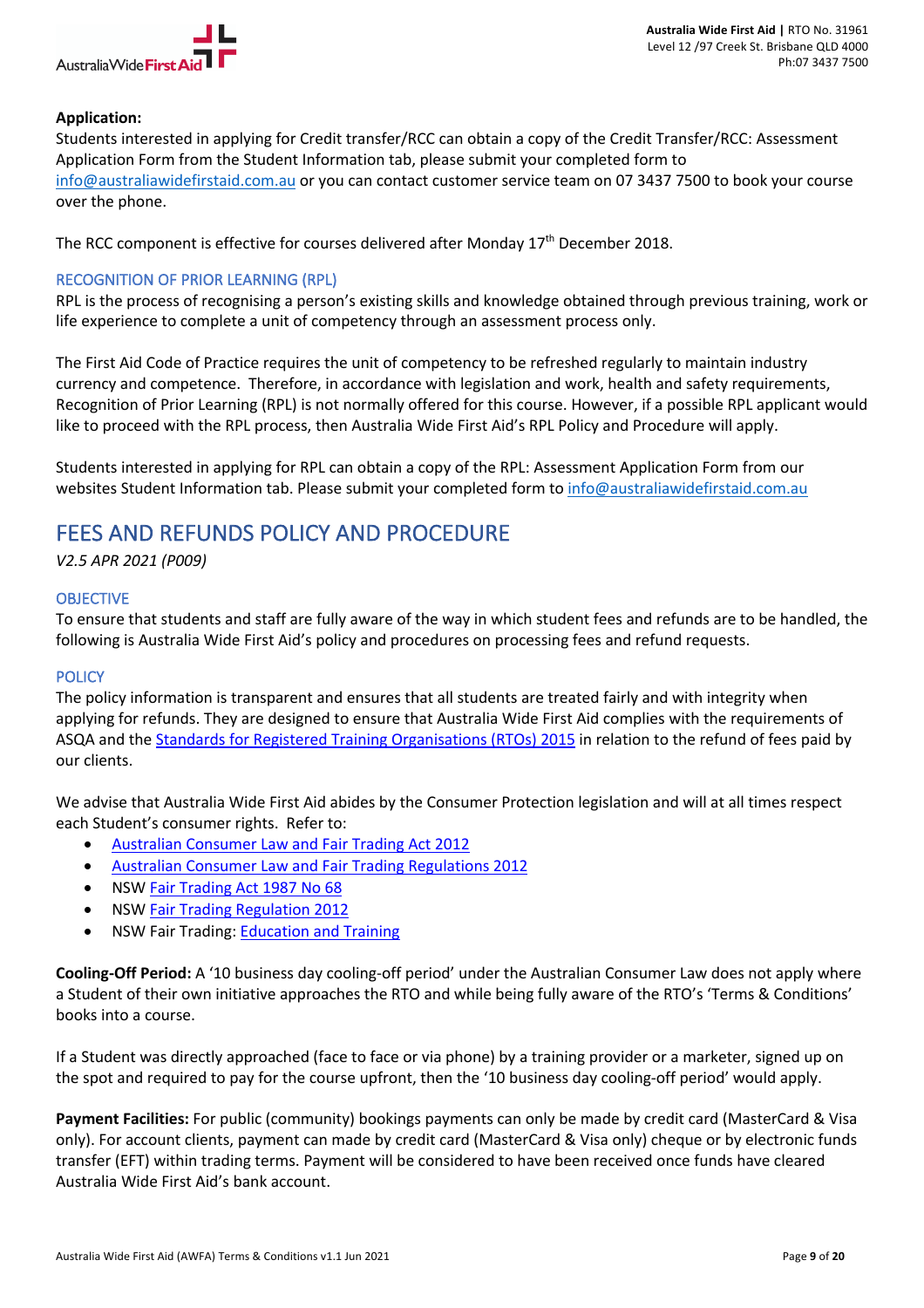

**Fees and Charges:** Upon receipt of your payment you will be issued with an electronic receipt and a confirmation email from our website verifying that you are aware you are enrolled.

**Application:** All Students will indicate upon enrolment into any qualification or unit of competency that they have read, understood and have accepted these terms.

**Publication:** This Fees and Refund policy and procedure will be made available to students through publication on the Australia Wide First Aid website: www.australiawidefirstaid.com.au

**Refund:** We do not provide a refund of course fees once a booking has been made. Refund requests that are outside of the accepted reasons listed below will subjected to management approval. All refund requests are to be processed within five (5) business days of the application being received and to be approved by Australia Wide First Aid. All refund requests must be submitted in writing.

# *A refund will only be paid if:*

- You have overpaid the fee. The amount can be refunded or remain on your file as a credit valid for 12 months from the original course date.
- You have enrolled into incorrect training course and you wish to transfer to the appropriate training and assessment sessions. The fee difference will be refunded or charged.
- You have enrolled in a course that has been cancelled by Australia Wide First Aid, this excludes cancellations due to force majeure events.
- The trainer/assessor has established that a reasonable adjustment cannot be made to student's language, literacy and numeracy requirements. (full refund provided)

# *A refund will not be provided if:*

- The student has previously rebooked their face to face training
- The student has departed the course prior to course completion, students are not eligible for refund however may rebook to alternative day. A rebooking fee will be applied.
- The Student does not present for the training and assessment
- The Student fails to complete the course by cancelling or withdrawing their enrolment from scheduled training and assessment sessions on the day of the course
- The Student has been expulsed from scheduled training and assessment sessions by breaching the required code of conduct as described in the Critical Student Information document
- The student has requested a refund after they have attended and completed the course.
- The Student had failed to pay the course fees

**Rebooking:** All rebooking requests must be requested at least one (1) day prior to the course date. Students who rebook their course to an alternative day have twelve (12) months from the original course date to complete their training. Students who are not able to complete their training within twelve (12) months will forfeit original fees paid. Rebooking fee must be paid prior to the course being rescheduled.

Rebooking booking fee of \$22 including GST will be applied if the student:

- Rebooks their course due to late arrival
- Rebooks due to not completing their E-learning Assessment
- Rebooks due to not providing their USI
- Rebooks their course less than two (2) business days prior to the course date.
- Departs the course before course completion
- Absent on the day of the course however has notified Australia Wide First Aid within 24 hours of the course date.

# **Booking Transfers:**

Students may amend their currently enrolled course to a different course type and/or training location offered by Australia Wide First Aid. Students must notify Australia wide first aid at least one day prior to original course commencement date to be eligible to transfer course type/training location.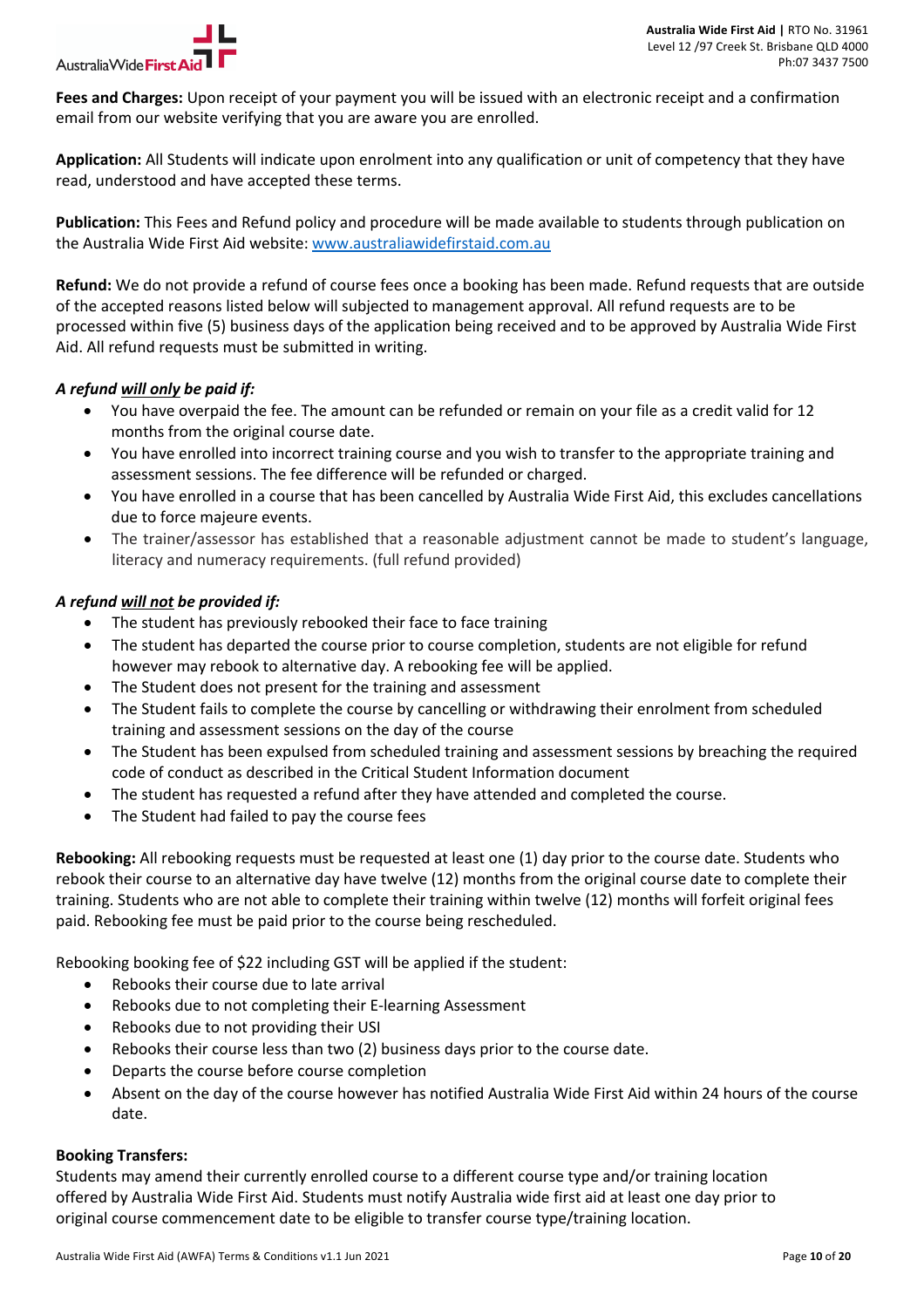

- Fee differences will be refunded.
- All transfer fees are payable prior to the course commencement date
- All transferred courses must be completed within twelve (12) months of the original course commencement date
- Australia Wide First Aid does not permit the substitution of another student, once a booking has been confirmed

# PROCEDURE

- 1. A Student or client contacts Australia Wide First Aid requesting a refund for training and assessment sessions that they have enrolled into
- 2. Australia Wide First Aid will provide the 'Refund Request Form' to the claimant, while explaining that the refund application process will commence once the refund request form has been filled in, submitted and received by Australia Wide First Aid
- 3. Upon receipt of a completed refund request form, and if applicable, all returned materials have been received in an acceptable condition, the refund request form will be handed over to the accounts department for processing
- 4. The accounts manager will review the details of the requested refund in accordance to the points specified in the Refund policy
- 5. If the refund is rejected, the student or client will be notified within five business (5) days and will be provided with a reason why the refund request was rejected
- 6. If the refund is approved, the student or client will be notified within five business (5) days that the refund request has been approved and paid
- 7. Australia Wide First Aid will reimburse the specified amount back to the account that the payment was received from

# **Related Standard/s**: Clause 5.3

# PRIVACY POLICY AND PROCEDURE

*V1.2 APR 2021 (P006)*

# PURPOSE

Australia Wide First Aid respects the privacy and confidentiality of its personnel and clients who use our products and services.

Australia Wide First Aid is required to collect, use, store and disclose a range of personal information on students, employees and a range of other stakeholders. Australia Wide First Aid is seriously committed to maintaining the privacy and confidentiality of all students, clients and personnel records.

Australia Wide First Aid complies with all privacy legislative requirements which include the Commonwealth Privacy Act 1988 and the 13 Australian Privacy Principles (APPs) as outlined in the Commonwealth Privacy Amendment (Enhancing Privacy Protection) Act 2012.

Australia Wide First Aid 's policy is to take reasonable steps to make students / individuals aware that it is collecting personnel information about them, the purpose for which it is collecting the information, and who, (if applicable), we might pass the information on to.

*NOTE:* Where the term "we" or "us" is used, it refers to Australia Wide First Aid.

# SCOPE

This policy applies to all students, clients, personnel, training partners and contractors of Australia Wide First Aid

# REGULATORY ENVIRONMENT FOR VET DATA

Australia Wide First Aid is a Registered Training Organisation (RTO) and is regulated by the Australian Skills Quality Authority (ASQA). As per the National Centre for Vocational Education Research Limited (NCVER) privacy policy the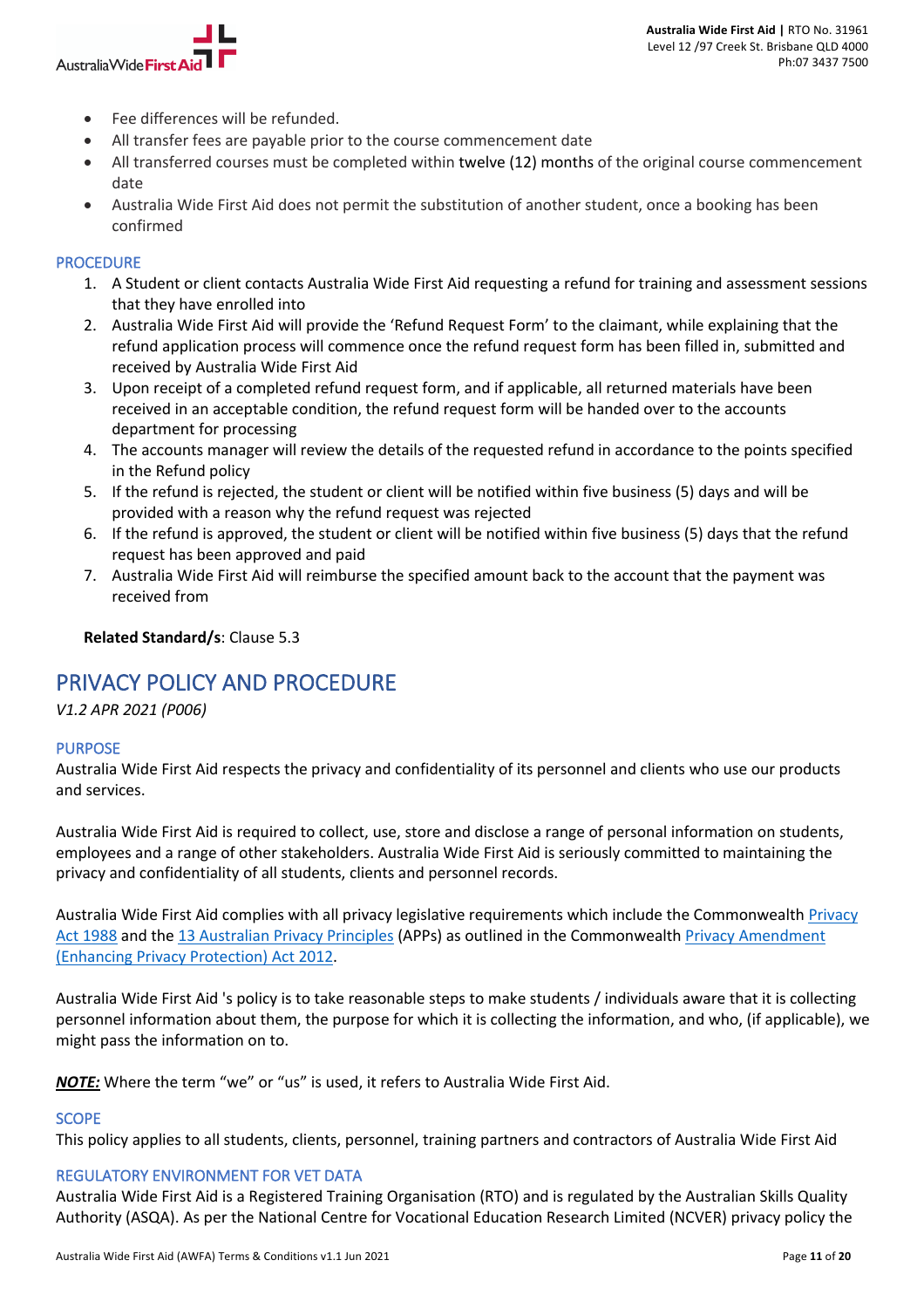

following which requires RTOs to collect, hold, use and discloses a wide range of personal and sensitive information on students that have enrolled in nationally recognised training courses:

The Australian Skills Quality Authority (ASQA) is the regulatory body for the VET sector. ASQA was established through the enactment of the *National Vocational Education and Training Regulator Act 2011 (Cth) (the Act).* Registered training organisations (RTOs) are obliged, as a condition of registration with ASQA, to collect and report Total VET Activity Data which must comply with the Australian VET Management Information Statistical Standard (AVETMISS).

Total VET Activity data collection and reporting requirements are regulated through the *Data Provision Requirements 2012* legislative instrument, together with the National VET Data Policy, published by the Australian Government Department of Education and Training, and the Australian Quality Training Framework. Access to and disclosure of national VET provider collection data is governed by the National VET Data Policy agreed by the Council of Australian Governments Ministers responsible for skills under *the Act.*

Regulation of the collection, use and disclosure of the Unique Student Identifier (USI) is regulated by the *Student Identifiers Act 2014 (Cth)*, and *Student Identifiers Regulations*. NCVER is authorised, under the Student Identifiers Regulations, to adopt, use and disclose USIs in certain circumstances.

Information is only shared with external agencies such as the National VET Regulator to meet our compliance requirements as an RTO. All information is kept in the strictest confidence. To view the privacy notice that National Vet Data Policy requires all students to be presented with upon enrolment into a VET course visit: National VET data – Privacy Notice

# **Website**

Australia Wide First Aid has taken strong measures to protect the security of your personal information and to ensure that your choices for its intended use are honoured. We take strong precautions to protect your data from loss, misuse, unauthorized access or disclosure, alteration, or destruction.

We guarantee your e-commerce transactions to be 100% safe and secure. When you place orders or access your personal account information, you're utilising secure server software SSL, which encrypts your personal information before it's sent over the Internet. SSL is one of the safest encryption technologies available.

Australia Wide First Aid strictly protects the security of your personal information and honours your choices for its intended use. We carefully protect your data from loss, misuse, unauthorized access or disclosure, alteration, or destruction.

# **Policy of Australian Privacy Principles (APPs)**

# **1APP. Open and transparent management of personal information**

- a. Australia Wide First Aid's Privacy Policy and Procedure is available free of charge, with all information being publicly available on its website
- b. Applicable details of the policy will be included in Australia Wide First Aid's student handbook, staff handbook, trainer handbook and operations manual
- c. Student information will be stored electronically for 30 years as required by industry guidelines
- d. The following types of personal information are generally collected, depending on the collection reason:
	- i. Contact details
	- ii. Employment details
	- iii. Educational background
	- iv. Demographic Information
	- v. Course progress and achievement information
	- vi. Financial billing information
- e. As a Registered Training Organisation (RTO), we are regulated by the Australian Skills Quality Authority (ASQA) to collect, hold, use and disclose a wide range of personal and sensitive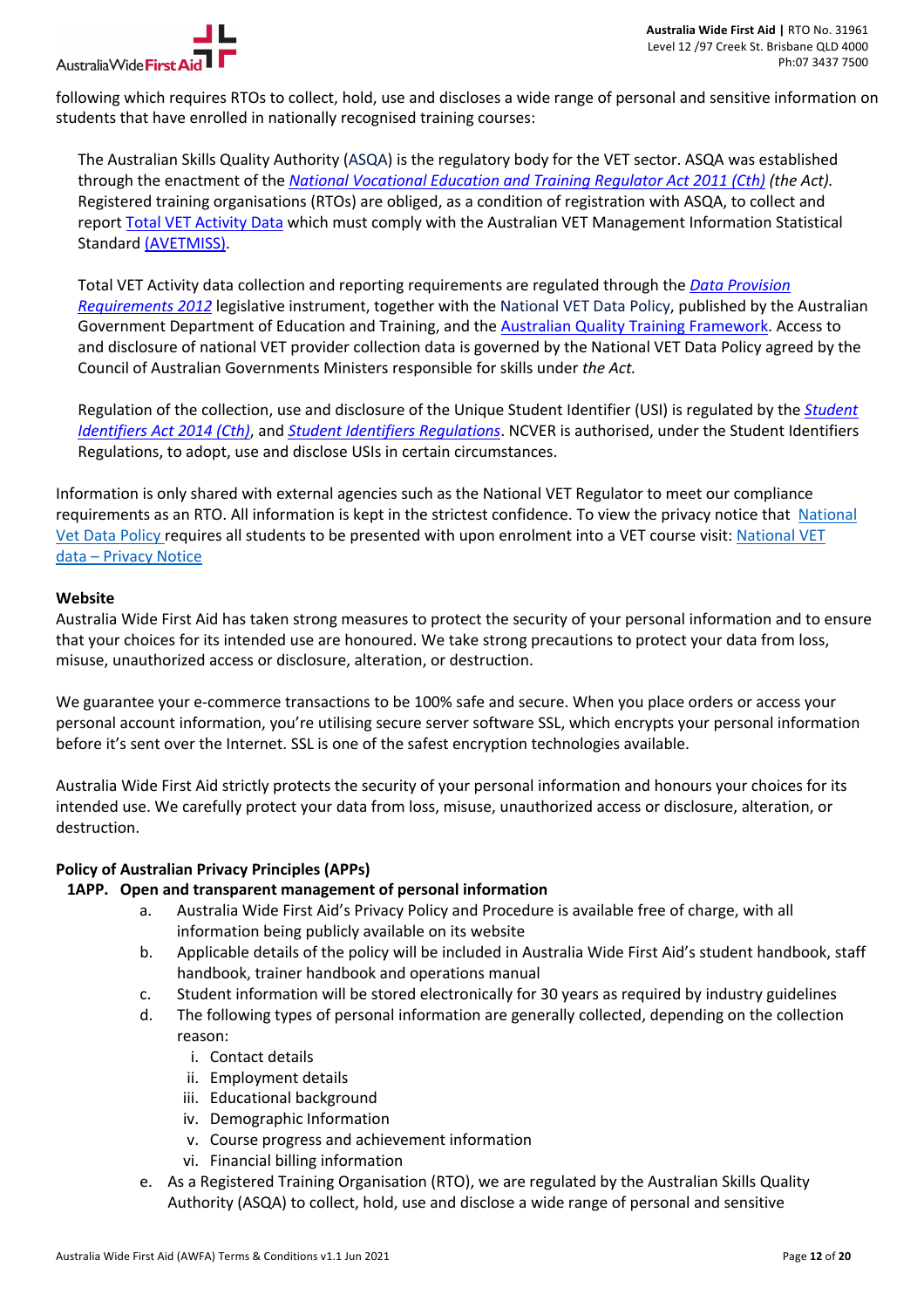

Australia Wide First

information on students that have enrolled in nationally recognised training courses. Refer to **Regulatory Environment for VET Data** section

- f. At times, some types of sensitive information can also be collected and held:
	- i. Identity details: full legal name, date of birth
	- ii. Employee details & HR information including tax file number, superannuation details
	- iii. Complaint or issue information
	- iv. Disability status & other individual needs
	- v. Language, literacy and numeracy levels
	- vi. Indigenous status
	- vii. Concession status
	- viii. Details on your next of kin or parent/guardian
	- ix. Background checks (such as National Criminal Checks or Working with Children checks)
- g. If any person wishes to lodge a complaint about how Australia Wide First Aid handles personal information, or if they feel we have breached the APPs, they can contact Privacy officer
	- i. The matter will be investigated within 7 working days
	- ii. A written reply of the outcome and action taken will be sent to the lodger of the complaint

# **2APP. Anonymity and pseudonymity**

- a. Individuals have the option to use a pseudonym or not to identify themselves when dealing with Australia Wide First Aid, this can apply to when requesting information on a course, website enquiries, anonymous complaints/feedback or other situations in which an individuals' information is not required to complete a request
- b. Individuals will be required to disclose information of a personal nature as outlined in this policy for:
	- i. Those who wish to undertake nationally recognised training with Australia Wide First Aid
	- ii. Those who request access to their personal records held by Australia Wide First Aid

# **3APP. Collection of solicited personal information**

- a. Australia Wide First Aid will collect information you provide:
	- i. That is reasonably necessary for our business activities
	- ii. By the completion of an enrolment form into a nationally accredited course
	- iii. By the completed course materials and assessments
	- iv. Upon commencement of employment with us
	- v. By the details you provide on our website
- b. With your consent, Australia Wide First Aid will sometimes collect information, from your employer, a job services provider or other organisations where students may engage in placement for training and assessment purposes
- c. Australia Wide First Aid collects information of a personal and sometimes sensitive nature such as outlined earlier in this policy: **1APP. Open and transparent management of personal information**
- d. All information collected is obtained only through lawful and fair means

# **4APP. Dealing with unsolicited personal information**

- a. At times, Australia Wide First Aid receives unsolicited personal information. Within a reasonable period after receiving the information, Australia Wide First Aid will determine whether or not that it could have collected the information under Australian Privacy Principle 3 as if Australia Wide First Aid had solicited the information
- b. Where Australia Wide First Aid could not have collected this information (by law or for a valid business purpose) we immediately destroy or de-identify the information (unless it would be unlawful to do so)
- c. The information will be destroyed in a safe and secure manner

# **5APP. Notification of the collection of personal information**

a. When information is collected or sourced from third parties, we take all reasonable steps to notify the student / individual of the details of the information collected or otherwise ensure that the person is aware of those matters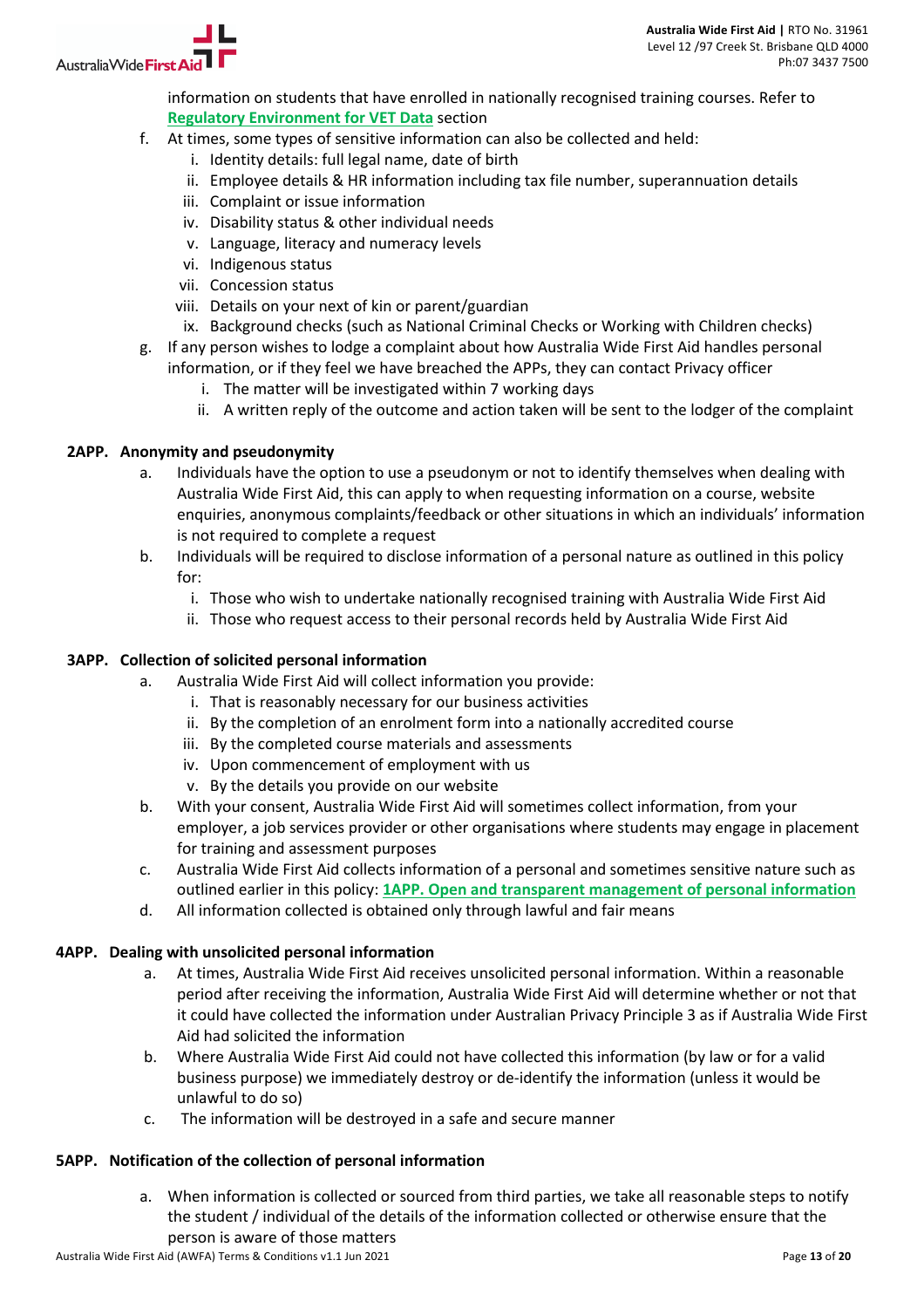

- i. This notification occurs at or before the time of personal data collection, or as soon as practicable by the use of enrolment forms and assessment tools
- b. The contact details for Australia Wide First Aid privacy officer who handles enquiries, change requests and complaints relating to privacy matters is:
	- i. Chief Operations Officer
	- ii. Phone: 07 3437 7500
	- iii. Email: bookings@australiawidefirstaid.com.au
- c. The collection of information is required or authorised by law as highlighted previously under the **Overview** and **Regulatory Environment for VET Data** sections for the purpose of:
	- i. To prove the identity of the student / individual
	- ii. Australian Taxation purposes
	- iii. Governmental statistical requirements
	- iv. To be able to issue a Statement of Attainment or Certificate
- d. There are consequences for the student / individual if some personal information is not collected such as:
	- i. Failure to provide your Unique Student identifier (USI) or an exemption from it, will mean that Australia Wide First Aid cannot issue you with a Statement of Attainment or Certificate at the successful completion of a course
- e. A student / individual can access and seek correction of their personal information held by Australia Wide First Aid as outlined later in this policy: **12APP. Access to personal information**
- f. Australia Wide First Aid is unlikely to disclose personal information to overseas recipients

# **6APP. Use or disclosure of personal information**

- a. Australia Wide First Aid mainly uses information for the primary purpose that it was collected being for the provision of training and assessment and is required to disclose this information to a number of organisations such as:
	- i. Registering bodies such as the ASQA (National)
	- ii. Government funding bodies in each state and territory and/or Commonwealth Government
	- iii. Apprenticeship Centres
	- iv. Employers and Job Services Providers
	- v. External auditors and our consultants
	- vi. The Australian Taxation Office
	- vii. Other entities required by law and in accordance with the Privacy Act 1988.
- b. Australia Wide First Aid will only disclose personal or sensitive information to a third party in situations where;
	- i. It is requirement provision of training and assessment
	- ii. Where the student / individual consented to a secondary use or disclosure
	- iii. It is an emergency and life-threatening situation
	- iv. In accordance with an 'enforcement related activity'
- c. In situations that Australia Wide First Aid has given provided personal information in an emergency situation or an enforcement related activity, we will make a written record noting:
	- i. The government agency involved
	- ii. The date and time of disclosure
	- iii. What personal information was disclosed
	- iv. The basis for our reasonable belief that it was a requirement to disclose the requested personal information

# **7APP. Direct marketing**

- a. Your personal information will never be sold to any marketing company or third party
- b. Australia Wide First Aid may use your personal information to market directly to you only for the provision of further training and assessment with Australia Wide First Aid
- c. Australia Wide First Aid will only use your information for direct marketing communications if you have provided consent to use your information for this purpose and you have opted-in to this type of communication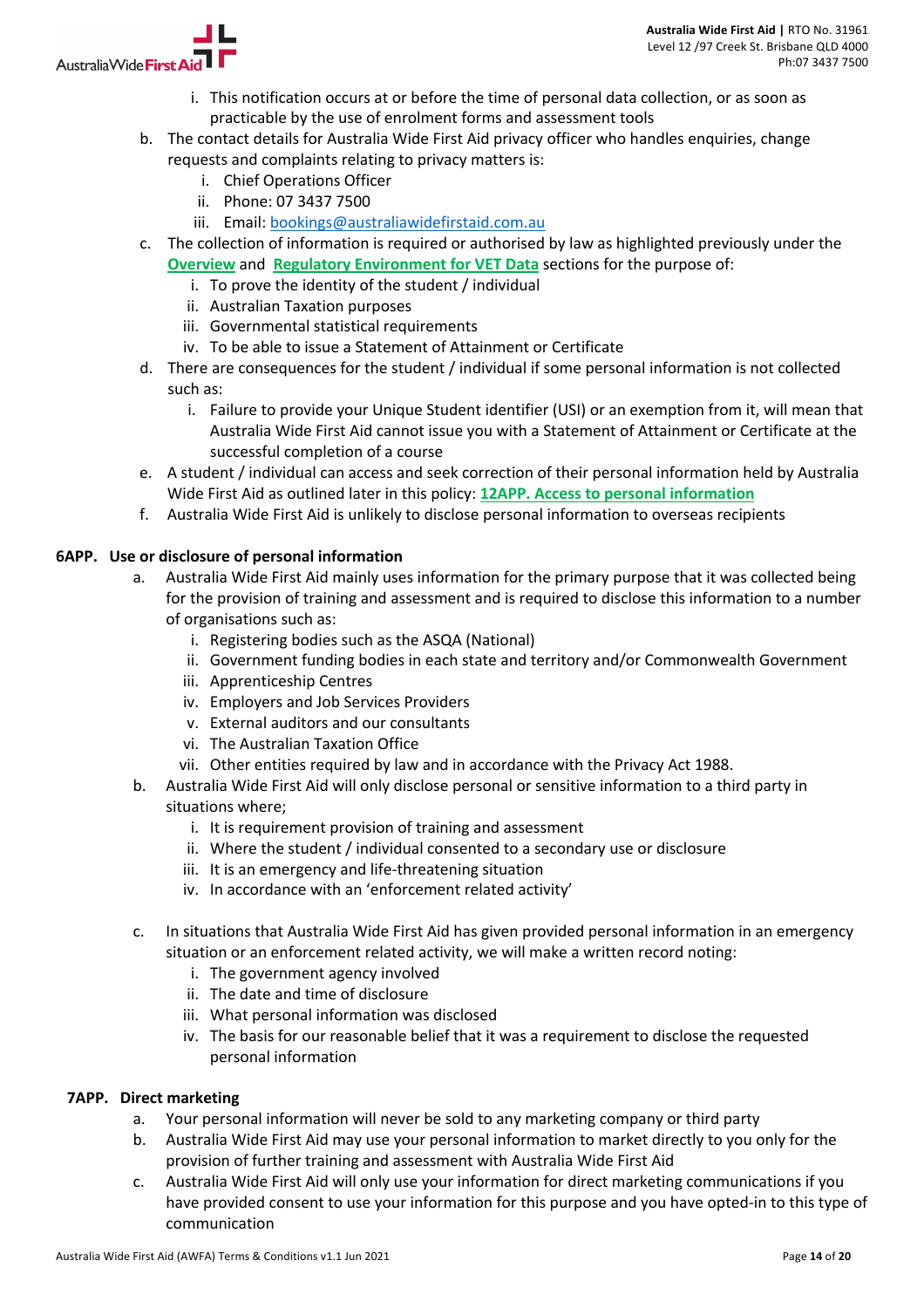

i. An 'opting out' provision has been made

# **8APP. Cross-border disclosure of personal information**

- a. Australia Wide First Aid will not disclose your personal information to any entity outside of Australia unless you have provided your express written consent
- b. The only contact information provided to overseas service or product providers are Australia Wide First Aid email addresses, facsimile number or telephone numbers
- c. Australia Wide First Aid will only disclose company contact information to overseas organisations where such contact is vital to the conduct of business and where the overseas organisation is subject to privacy laws in their own jurisdiction and have a privacy policy that forbids forwarding of company contact information to any third party
- d. All records will be stored in Australia

# **9APP. Adoption, use or disclosure of government related identifiers**

- a. In some circumstances, Australia Wide First Aid is required to collect government related identifiers. They can consist of:
	- i. Concession Numbers
	- ii. Tax File Numbers
	- iii. Drivers Licence Numbers
	- iv. Passport Numbers
	- v. Birth Certificate Numbers
- b. Australia Wide First Aid will not use or disclose these government related identifiers except:
	- i. In situations required by Australian law or other legal requirements
	- ii. Where reasonably necessary to verify the identity of the individual
	- iii. Where reasonably necessary to fulfil obligations to an agency or a State or Territory authority
	- iv. Where required under the Standards for NVR Registered Training Organisations 2012 and Data Provision Requirements 2012
	- v. As prescribed by regulations
	- vi. Where express consent has been given to disclose this information

#### **10APP. Quality of personal information**

- a. Australia Wide First Aid collects information and ensures it is accurate, up to date and complete
- b. Australia Wide First Aid will take all reasonable steps to ensure that the information provided from individuals is correct and any third-party information received can be verified for accuracy, currency and completeness

# **11APP. Security of personal information**

- a. All personal and sensitive information is kept safe and secure at all times, only people who are authorised may access this information
- b. Personal and Sensitive information is protected from unauthorised access, interference, misuse, loss, modification or disclosure
- c. Destruction of personal and sensitive information is carried out by secure shredding or secure electronic deletion
- d. All personal and sensitive information is stored in secure, password protected systems, such as financial system, learning management system and student management system
- e. Hard copies of personal and sensitive information are stored in locked filing cabinets and archive facilities
- f. Personal and sensitive information is monitored for appropriate authorised use at all times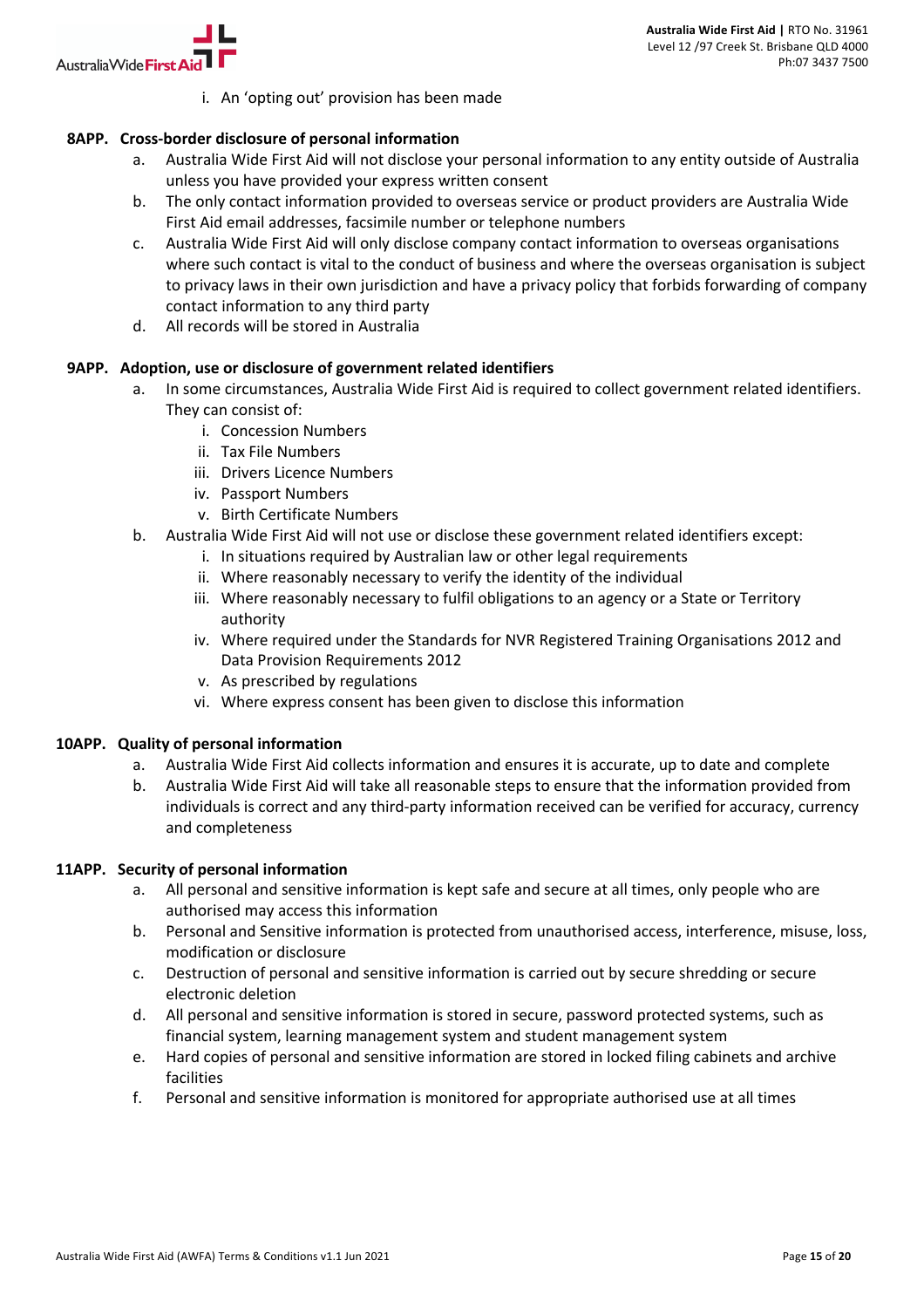

# **12APP. Access to personal information**

- a. Students / individuals may request copies of information which is kept about them at any time free of charge. In some circumstances, Australia Wide First Aid may charge for printing and postage
- b. All requests for access to personal information including certificate reprint must be in writing as the student / individual must be able to identify themselves and verify their identity prior to any information being disclosed. Requirements for proof of identity are:
	- i. Full legal name
	- ii. Date of Birth
	- iii. Serial number on I.D. given at time of enrolment such as driver's licence, passport or birth certificate (If recorded)
	- iv. USI Number
	- v. Learner's address at time of certificate issuance
- c. All requests must be made to:
	- i. Compliance Manager
		- Phone: 07 3437 7500
		- Email: certificates@australiawidefirstaid.com.au
- d. We will make sure through confirmation of identity that the request is made by the student / individual concerned, or by another person who is authorised to make a request on their behalf
- e. Australia Wide First Aid will respond to a request for access:
	- i. Within 14 calendar days, when informing our refusal to give access and providing reasons for refusal in writing, and the complaint process available to the student / individual; or
	- ii. Within 30 calendar days, by providing access to the requested personal information and in the manner in which it was requested

# **13APP. Correction of personal information**

- a. Students / individuals who feel that the information Australia Wide First Aid uses and stores is inaccurate or incomplete may request to have the information updated and corrected. Such corrections must be in writing
	- i. All requests for corrections will follow the same processes as those previously outlined in **12APP. Access to personal information** points b to d
- b. Upon a student's / individual's request to correct personal information held, Australia Wide First Aid will:
	- i. Take reasonable steps to make the corrections
	- ii. Inform any third parties of corrections made to personal information, if this information was previously provided to these parties
	- iii. Complete all corrections free of charge
- c. Where Australia Wide First Aid becomes aware that personal information we hold is inaccurate, outof-date, incomplete, irrelevant, misleading, or not having regard to the purpose for which it is held, then we will take reasonable steps to correct the held personal information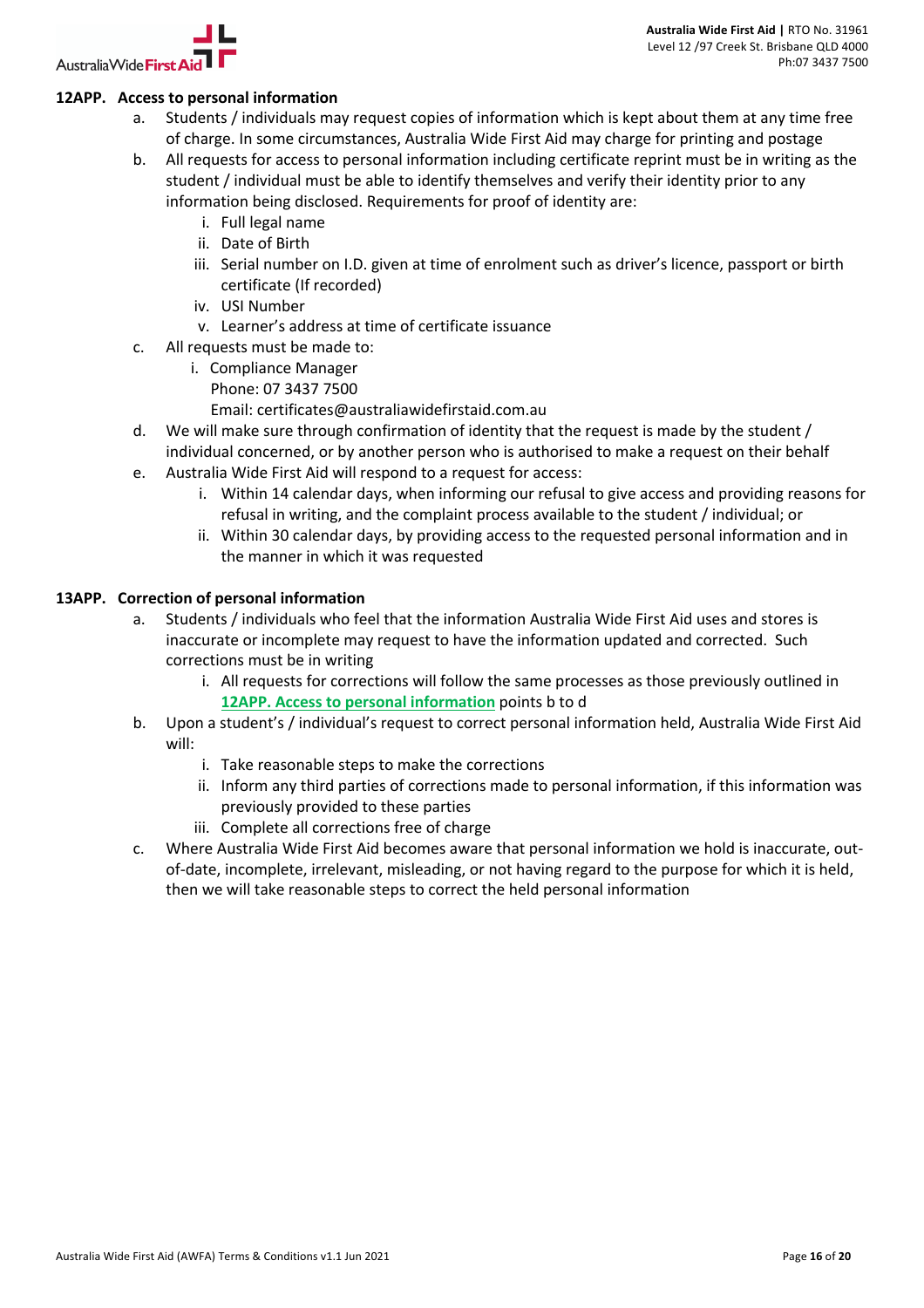

# COMPLAINTS AND APPEALS POLICY AND PROCEDURE

*V2.2 APR 2021 (P002)*

# 0 DEFINITIONS

**Appeal:** claim for a review of competency outcome using independent judges or a claim against a nonacademic decision

**Assessment Appeal:** initial claim for a review of competency outcome

**Client:** an external customer who notionally pays for the work Australia Wide First Aid performs

**Complaint:** any aspect of involvement with Australia Wide First Aid that causes resentment that results in a documented complaint usually caused by a breakdown in the processes used within Australia Wide First Aid.

**Customer:** a person that benefits from their involvement with Australia Wide First Aid; internal customers are staff members who rely on performance by other staff members. External customers are those who are outside the organisation and derive benefits from our work

**Staff Member:** an individual who may be employed or contracted by Australia Wide First Aid to support the operation of Australia Wide First Aid or to deliver or assess its courses

# 1 COMPLAINTS

- 1.1 Australia Wide First Aid will adhere to the *National Complaints Code* to respond to complaints about vocational education and the organisation itself. This may include:
	- The RTO
	- RTO Staff: its trainers, assessors or other staff
	- Learners of Australia Wide First Aid/Australia Wide First Aid Training Partner
	- Australia Wide First Aid Training Partner or a Third Party providing services on Australia Wide First Aid's behalf, its trainers, assessors or other staff
- 1.2 Australia Wide First Aid's Complaints and Appeals Policy will be publicly available, including the Complaints Form (F004), the Appeals Form (F005) and the Assessment Appeals Form (F019)
- 1.3 Where verbal complaints are received, they can be discussed with the trainer or person involved and preferably resolved
- 1.4 If there is a need to formalise the issue or to define the outcome, then the complaint is documented on a Complaints Form (F004) and submitted to the Chief Operations Officer by the complainer. Complaint will be recorded on the Complaint and Appeal Register (R003)
- 1.5 The complaint will be acknowledged in writing within 10 days to the person raising the complaint
- 1.6 Complaints cannot be anonymous because this is considered unfair as ongoing discussion cannot take place to resolve the issue between all parties
- 1.7 Australia Wide First Aid will ensure the principles of natural justice and procedural fairness is adopted at every stage of the complaint and if required the appeal process. In the interests of transparency, the matter will be discussed with all parties involved
- 1.8 Information submitted to a trainer or any staff member is treated with respect and taken as an opportunity to improve the organisation's practices and Management System. Privacy requirements and learner/ individual rights are maintained
- 1.9 Written Learner and Staff complaints, irrespective of the nature of the complaint, are advised to the Chief Operations Officer.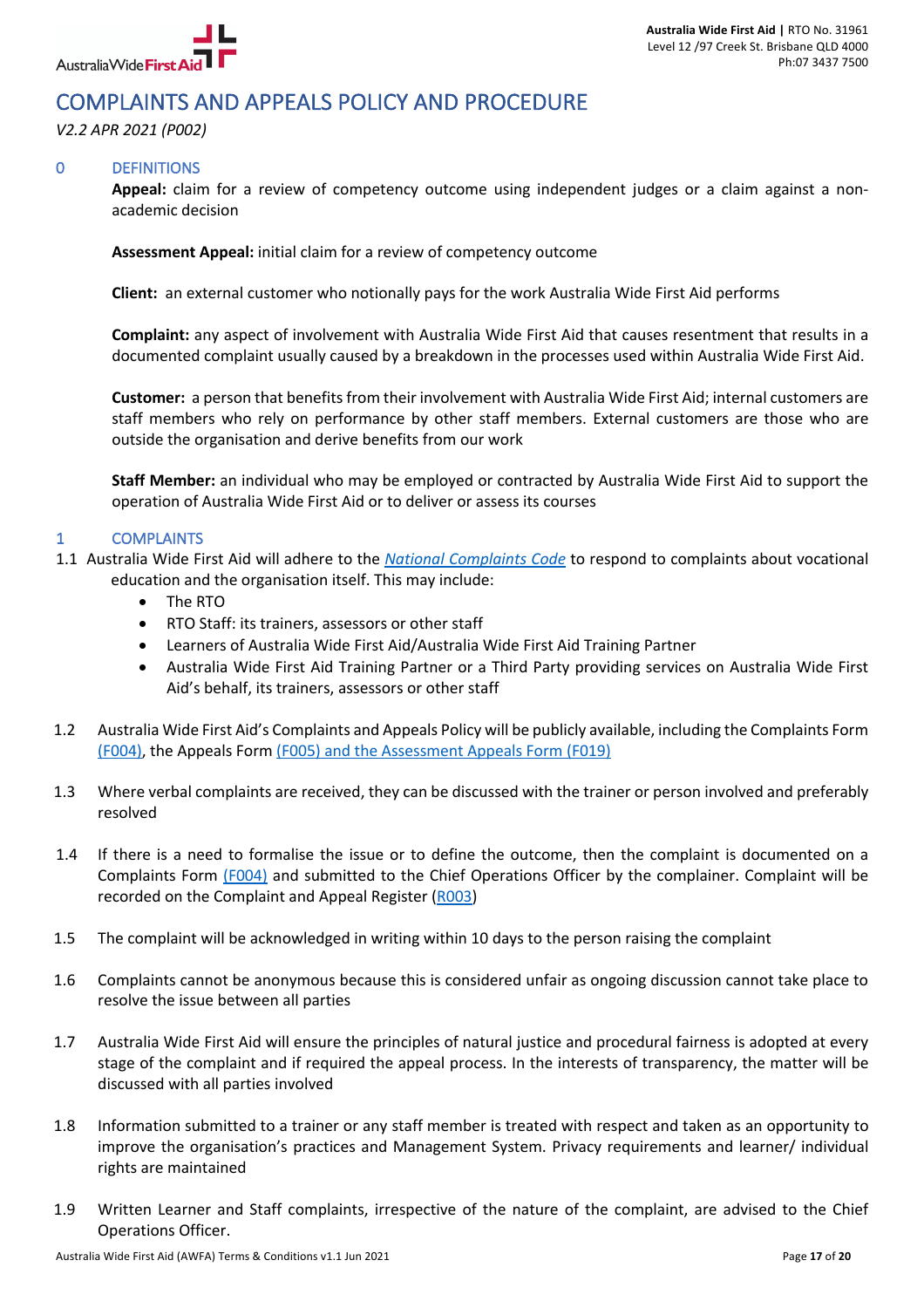

- 1.10 Complaints either by Learners or Staff members lodged via a Complaints Form (F004) that have been found to be true and requiring system changes, are then recorded onto an Improvement Request (F010) by the Compliance Manager for processing as required under Clause 2
- 1.11 Complaints must be investigated fairly and objectively by the Compliance Manager or Chief Operations Officer in consultation with the Learner/complainant and all other stakeholders
- 1.12 Where a meeting is required via skype, telephone or in person, the complainant has the right to bring a support person to be present (someone to assist or speak for them) with them to the meeting as well as to assist during the complaint and appeals process. Australia Wide First Aid will record notes of the meeting/s and copies will be provided to the complainant.
- 1.13 Details of the investigation are given in writing to the complainant stating the outcomes and reasons for the decisions made. The close out of the improvement request is noted on the Register of Continuous Improvement (R007). The subject of the complaint will then be then monitored for an appropriate period to confirm that the changes have been made successfully
	- 1.14 A copy of all documentation, in particular the complaint and the outcome, is placed in the electronic Complaints and Appeals folder. If involving a learner, a copy will also be placed in the learner's file
	- 1.15 Privacy requirements and Learner/complainant rights are maintained. Australia Wide First Aid will securely maintain records of all complaints and appeals and their outcomes
	- 1.16 Where more than 60 days are required to process, and finalise the complaint, Australia Wide First Aid will inform the complainant in writing why more than 60 days are required and will provide regular progress updates
	- 1.17 The issue may result in a change being made to the policies and procedures manual, the staff handbook and the student handbook as these are the mechanisms of control. Documents will be changed and all stakeholders will be kept in the loop until the final; documented change has been completed.
	- 1.18 Where the resolution requires a documented change to policies and procedures, the HR Compliance Manager notifies the Chief Executive Officer of the change to ensure that the procedure for document change as listed in the "Version Control Policy and Procedure" (P008) is followed with the appropriate records made
- 1.19 The complaints process will be subject to internal audit and to annual review

# 2 APPEALS FOLLOWING COMPLAINTS or ASSESSMENT APPEAL

- 2.1 When the complaint is not resolved to the satisfaction of the complainant, they may lodge the complaint with an independent body. The Appeal will be recorded on the Complaint and Appeal Register (R003). The appeal will be acknowledged in writing to all relevant parties.
	- If the appeal is not received within 10 working days of the complainant receiving the decision regarding the outcome of the complaint, the matter will be considered closed
- 2.2 The complainant can select their own independent mediator
- 2.3 The cost (if applicable) of independent mediation is borne by the losing party
- 2.4 If a Learner chooses to access independent mediation, then Australia Wide First Aid shall maintain the Learner's enrolment until such time as the complaint/appeals process is resolved.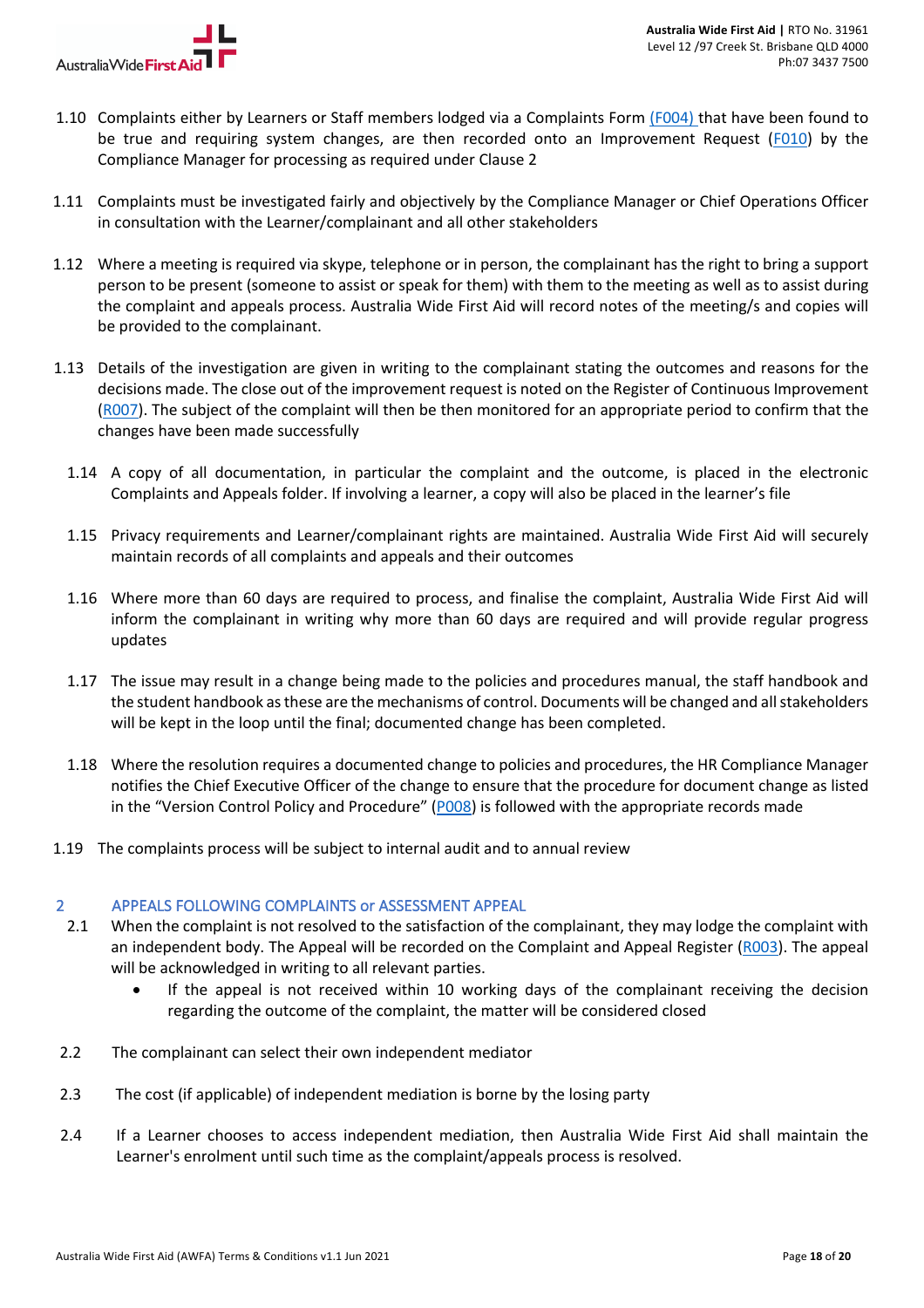

- 2.5 The person or body which hears the external complaint or appeal must be independent of, and external to, the registered provider. In order to be considered independent and external, the person or body would generally:
	- Be separated in structure from both parties involved in the complaints and appeals process
	- Have no personal or professional interest in the outcome of the complaints or appeals process
	- To have no influence on the policy setting of the provider
	- Be financially and administratively independent of the provider; and
	- Not have the same directors or managers as the provider.
- 2.6 When reviewing their external complaints/appeals handling process, a provider should ensure it is confident of its impartiality and that its procedures are fair and open.
- 2.7 If the complaints procedures listed in Clause 1 does not resolve the matter, or if the alleged offender is an active respondent to the appeal, then the complainant formally approaches the HR Compliance Manager using the Appeals Form (F005) to request this appeals process be triggered
- 2.8 The Chief Operations Officer will organise a meeting with the independent mediation agent, the Chief Executive Officer and the complainant
- 2.9 The HR Compliance Manager assembles the following information or documents:
	- (a) Past Learner record;
	- (b) Attendance registers;
	- (c) Assessment tools and assessment data; and
	- (d) Any other supporting documents.
- 2.10 Where more than 60 days are required to process and finalise the appeal, Australia Wide First Aid will inform the appellant in writing why more than 60 days are required and will provide regular progress updates
- 2.11 The matter is then referred to the independent mediator to whom the appellant may deliver their own version of the problem with a support person being present
- 2.12 The independent mediator then considers the issues raised and will attempt to resolve the appeal to the satisfaction of the appellant
- 2.13 If this internal (or any external) complaint handling or appeal process results in a decision that supports the Learner, then the decision/corrective and preventive action shall be implemented
- 2.14 Complaints either by Learners or Staff members lodged via an Appeals Form (F005) that have been found to be true and requiring system changes, are then recorded onto an Improvement Request (F010) by the HR Compliance Manager for processing
- 2.15 The submission and the final outcome of the appeal is recorded and communicated to all parties in writing, including the Chief Executive Officer. The communication must contain the outcome of the appeal and the reasons for the decisions made.
- 2.16 A copy of the all documentation and communication, in particular the appeal and the outcome, is placed in the electronic Complaints and Appeals folder. If involving a learner, a copy will also be placed in the learner's file
- 2.17 No further appeal mechanism exists beyond this point in the appeals process